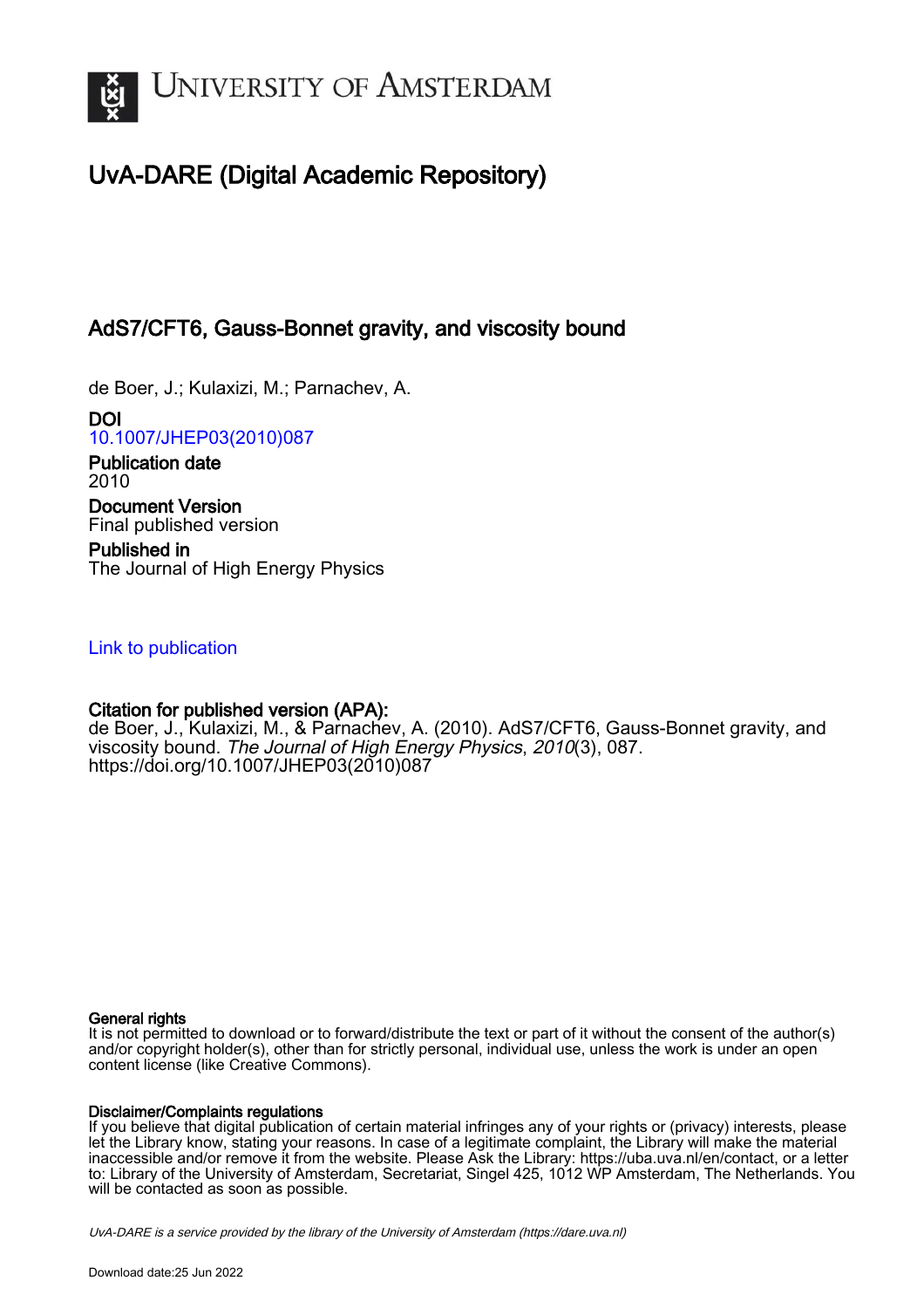PUBLISHED FOR SISSA BY 2 SPRINGER

Received: January 28, 2010 Accepted: February 27, 2010 PUBLISHED: March 16, 2010

# $AdS_7/CFT_6$ , Gauss-Bonnet gravity, and viscosity bound

#### Jan de Boer.<sup>a</sup> Manuela Kulaxizi<sup>a</sup> and Andrei Parnachev<sup>b</sup>

<sup>a</sup>*Department of Physics, University of Amsterdam, Valckenierstraat 65, 1018XE Amsterdam, The Netherlands* <sup>b</sup>*C.N. Yang Institute for Theoretical Physics, Stony Brook University, Stony Brook, NY 11794-3840, U.S.A. E-mail:* [jdeboer@science.uva.nl](mailto:jdeboer@science.uva.nl), [M.Kulaxizi@uva.nl](mailto:M.Kulaxizi@uva.nl), [andreipv@max2.physics.sunysb.edu](mailto:andreipv@max2.physics.sunysb.edu)

Abstract: We study the relation between the causality and positivity of energy bounds for Gauss-Bonnet gravity in an  $AdS_7$  background. Requiring the group velocity of metastable states to be bounded by the speed of light places a bound on the value of Gauss-Bonnet coupling. To find the positivity of energy constraints we compute the parameters which determine the angular distribution of the energy flux in terms of three independent coefficients specifying the three-point function of the stress-energy tensor. We then relate the latter to the Weyl anomaly of the six-dimensional CFT and compute the anomaly holographically. The resulting upper bound on the Gauss-Bonnet coupling coincides with that from causality and results in a new bound on viscosity/entropy ratio.

KEYWORDS: AdS-CFT Correspondence, Black Holes in String Theory

ArXiv ePrint: [0910.5347](http://arxiv.org/abs/0910.5347)

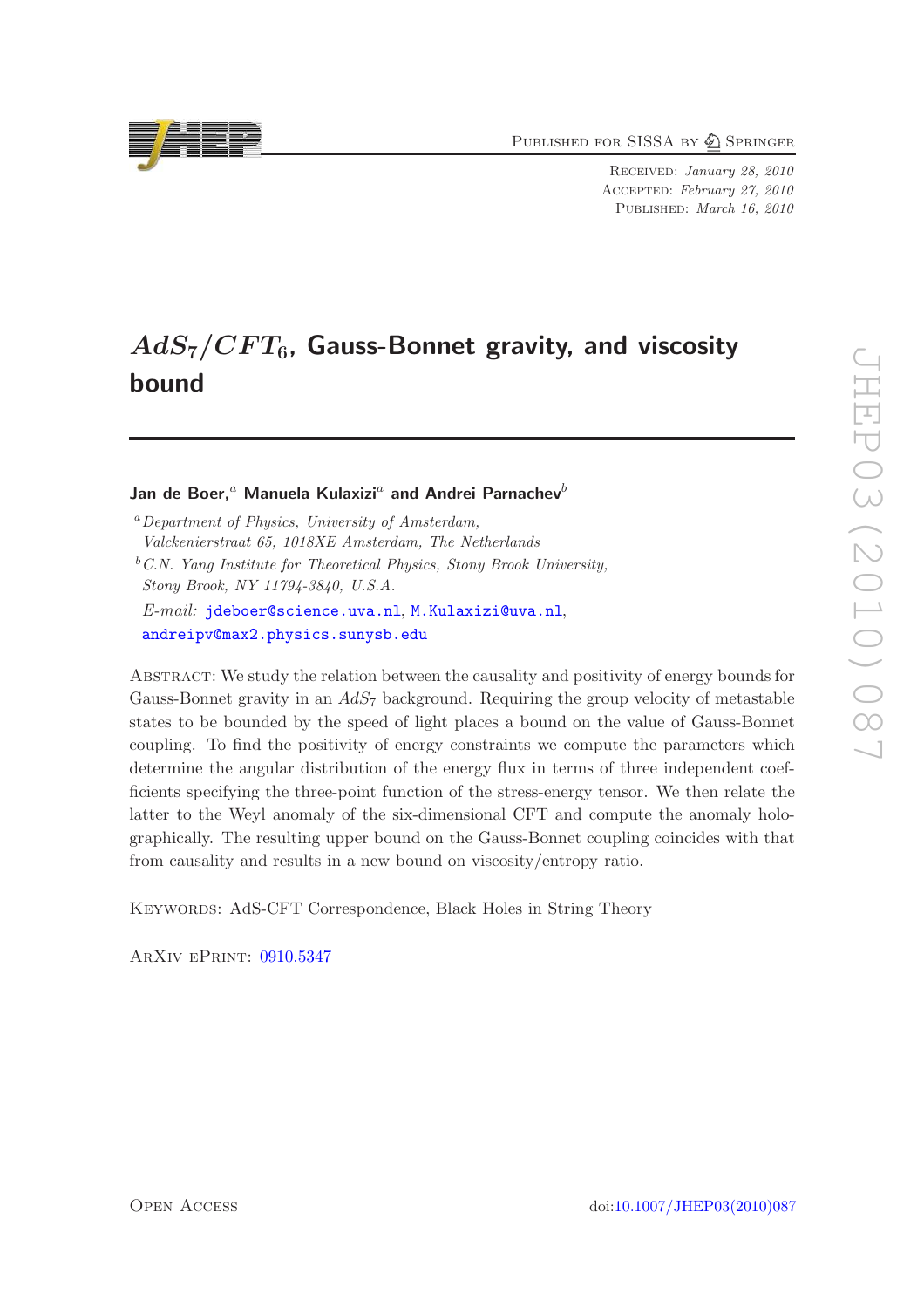#### Contents

| 1 Introduction and summary                                        |                         |
|-------------------------------------------------------------------|-------------------------|
| 2 Gauss-Bonnet gravity                                            | $\bf{2}$                |
| 3 Fluctuations                                                    | $\overline{\mathbf{4}}$ |
| 4 Energy flux one point functions and positivity of energy bounds | 6                       |
| 5 Weyl anomaly and $t_2$ and $t_4$ from Gauss-Bonnet gravity      | 9                       |
| 6 Discussion                                                      | 12                      |
| A Computation of $t_2$ and $t_4$                                  | 14                      |
|                                                                   |                         |

#### <span id="page-2-0"></span>1 Introduction and summary

Recently an intriguing connection between positivity of energy flux and causality has been addressed in the context of higher derivative gravity [\[1](#page-17-0)[–5\]](#page-17-1). Consider Gauss-Bonnet gravity with negative cosmological constant in five dimensions. Since AdS space is a solution of the equations of motion, one can hypothesize the existence of a dual CFT. The theory furthermore possesses exact black hole solutions which are asymptotically AdS. Brigante, Liu, Myers, Shenker and Yaida [\[2](#page-17-2), [3\]](#page-17-3) considered gravitons propagating in these backgrounds and found long lived excitations which correspond to metastable states in the boundary theory. Restricting the group velocity of these states to be bounded by the speed of light (requiring causality of the boundary theory at finite temperature) places non-trivial constraints on the value of Gauss-Bonnet coupling  $\lambda$  [\[2,](#page-17-2) [3](#page-17-3)].

At first sight, a completely unrelated set of constraints was proposed for CFTs by Hofman and Maldacena [\[1](#page-17-0)]. By requiring positivity of the energy flux measured in a collision of certain CFT states, they deduced a set of constraints on the quantities  $t_2$  and  $t_4$  which determine the angular distribution of the energy flux. The values of  $t_2$  and  $t_4$  are completely determined by the two- and three-point functions of the stress energy tensor. The constraints can be reformulated as bounds on the ratio  $a^{(d=4)}/c^{(d=4)}$  of the coefficients which appear in the Weyl anomaly of a four-dimensional CFT. In the supersymmetric case  $t_4 = 0$  and the bounds are

<span id="page-2-1"></span>
$$
\frac{1}{2} \le \frac{a^{(d=4)}}{c^{(d=4)}} \le \frac{3}{2} \tag{1.1}
$$

These bounds have been verified for a number of interacting superconformal theories [\[6\]](#page-17-4). (More stringent bounds exist for  $\mathcal{N} = 2$  superconformal four dimensional field theories [\[7\]](#page-17-5) .) In the non-supersymmetric case  $a^{(d=4)}$  and  $c^{(d=4)}$  do not completely determine  $t_2$  and  $t_4$ ,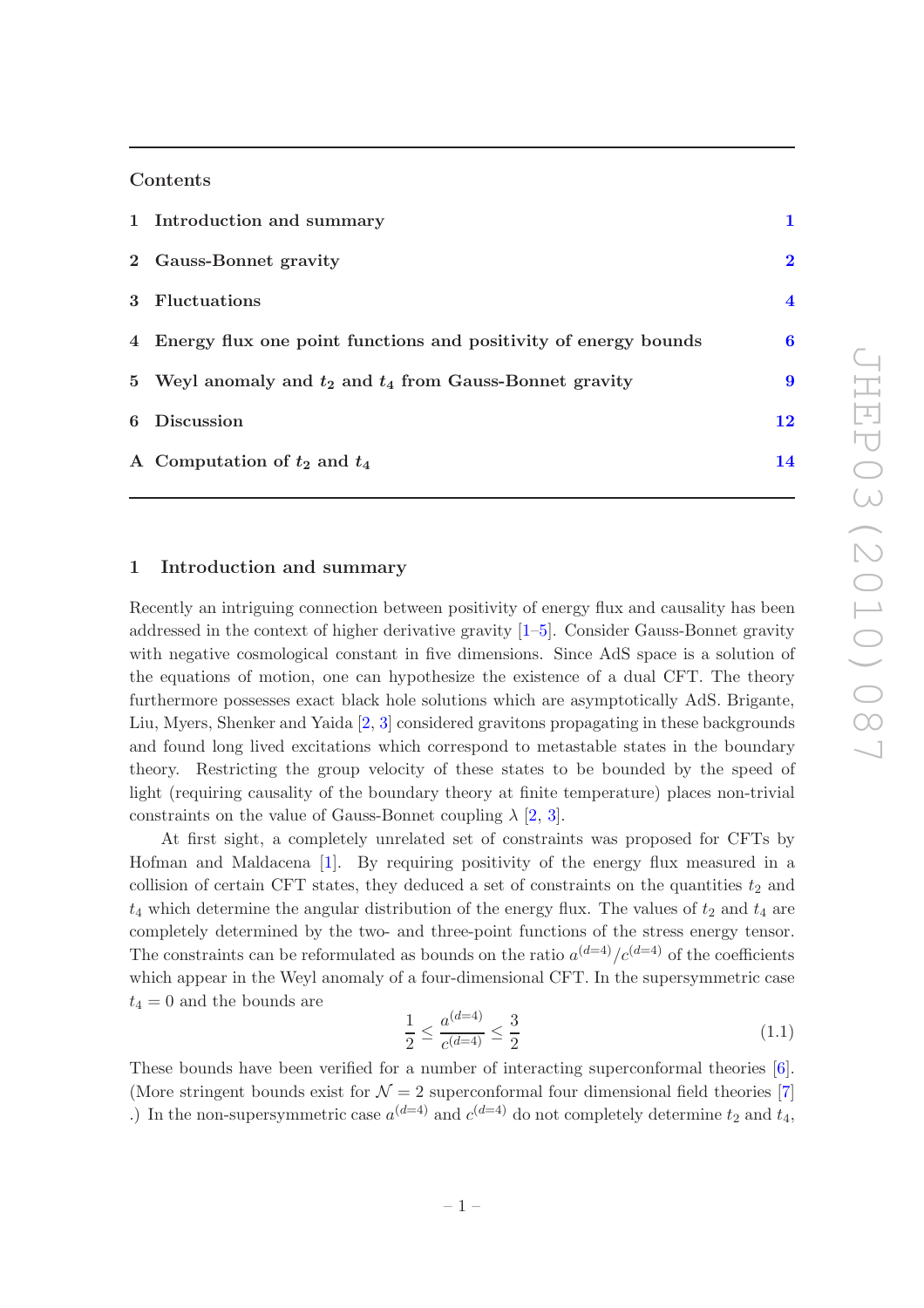and therefore the bounds on  $a^{(d=4)}/c^{(d=4)}$  are slightly relaxed. In [\[1\]](#page-17-0) it has been noted that for Gauss-Bonnet gravity the lower bound in [\(1.1\)](#page-2-1) precisely translates into the upper bound on  $\lambda$  coming from causality.<sup>[1](#page-3-1)</sup> Recently the upper bound in [\(1.1\)](#page-2-1) has been reproduced by examining a differently polarized graviton (shear channel) [\[4](#page-17-6)] (see also [\[5\]](#page-17-1)).

At first sight this relation is puzzling. Why would the  $\mathcal{N}=1$  superconformal result have anything to do with Gauss-Bonnet gravity? It is worth to note however that the  $R<sup>3</sup>$  terms are absent in supersymmetric string theories, so one may fantasize that some supersymmetric string compactification would yield Gauss-Bonnet gravity as the low energy theory. In this paper we investigate the state of the correspondence between causality and positivity of the energy flux in the case of Gauss-Bonnet (GB) gravity in an  $AdS_7$ background possibly dual to some six-dimensional CFT. An important feature of the sixdimensional CFT is that, unlike the four-dimensional case, the knowledge of the Weyl anomaly completely determines the values of  $t_2$  and  $t_4$ . In particular, we find that  $t_4 = 0$ . Note that vanishing  $t_4$  is a necessary feature of any supersymmetric CFT. We compute the upper bound on  $\lambda$  by requiring both causality of the boundary theory at finite temperature and positivity of the energy flux. The two bounds coincide exactly and result in a new bound on  $\eta/s$ . We also compute the lower bound on  $\lambda$ .

The rest of the paper is organized as follows. In the next section we review Gauss-Bonnet gravity and asymptotically AdS black holes solutions. In section 3 we study small fluctuations around these black holes, and find metastable states which can lead to causality violation. By requiring the group velocity of these states to be bounded by the speed of light, we find an upper bound on the value of  $\lambda$ . In section 4 we generalize the results of [\[1\]](#page-17-0) to six dimensions. We compute the values of  $t_2$  and  $t_4$  in terms of the parameters  $a, b, c$  which determine the two- and three-point functions of the stress-energy tensor. In section 5 we compute the coefficients  $a, b, c$  (and hence  $t_2$  and  $t_4$ ) in GB gravity. We do it by relating the values of  $a, b, c$  to the coefficients of the B-type terms in the Weyl anomaly and computing the anomaly holographically. We then find the bounds on  $\lambda$  and observe that the upper bound is precisely the same as the one found in section 3. We discuss our results in section 6. Some technical results appear in the appendix.

#### <span id="page-3-0"></span>2 Gauss-Bonnet gravity

Among gravity theories which involve higher derivative terms of the Riemann tensor in their actions, there is a special class which shares many of the properties of Einstein-Hilbert gravity. It is usually referred to as Lovelock gravity [\[25](#page-18-0)[–27](#page-18-1)] and is the most general theory of gravitation whose equations of motion contain at most second order derivatives of the metric. Recently, the Palatini and metric formulations of Lovelock gravity have been shown to be equivalent [\[28](#page-18-2)].

<span id="page-3-1"></span><sup>&</sup>lt;sup>1</sup>The upper bound on  $\lambda$  implies a new bound on the viscosity/entropy ratio in higher derivative gravity [\[2](#page-17-2), [3\]](#page-17-3). The original KSS bound  $\eta/s > 1/4\pi$  [\[8](#page-17-7), [9\]](#page-17-8) has been shown to be violated in a controlled setting [\[10\]](#page-17-9). Other recent work on the higher derivative corrections to  $\eta/s$  includes [\[11](#page-17-10)[–24\]](#page-18-3).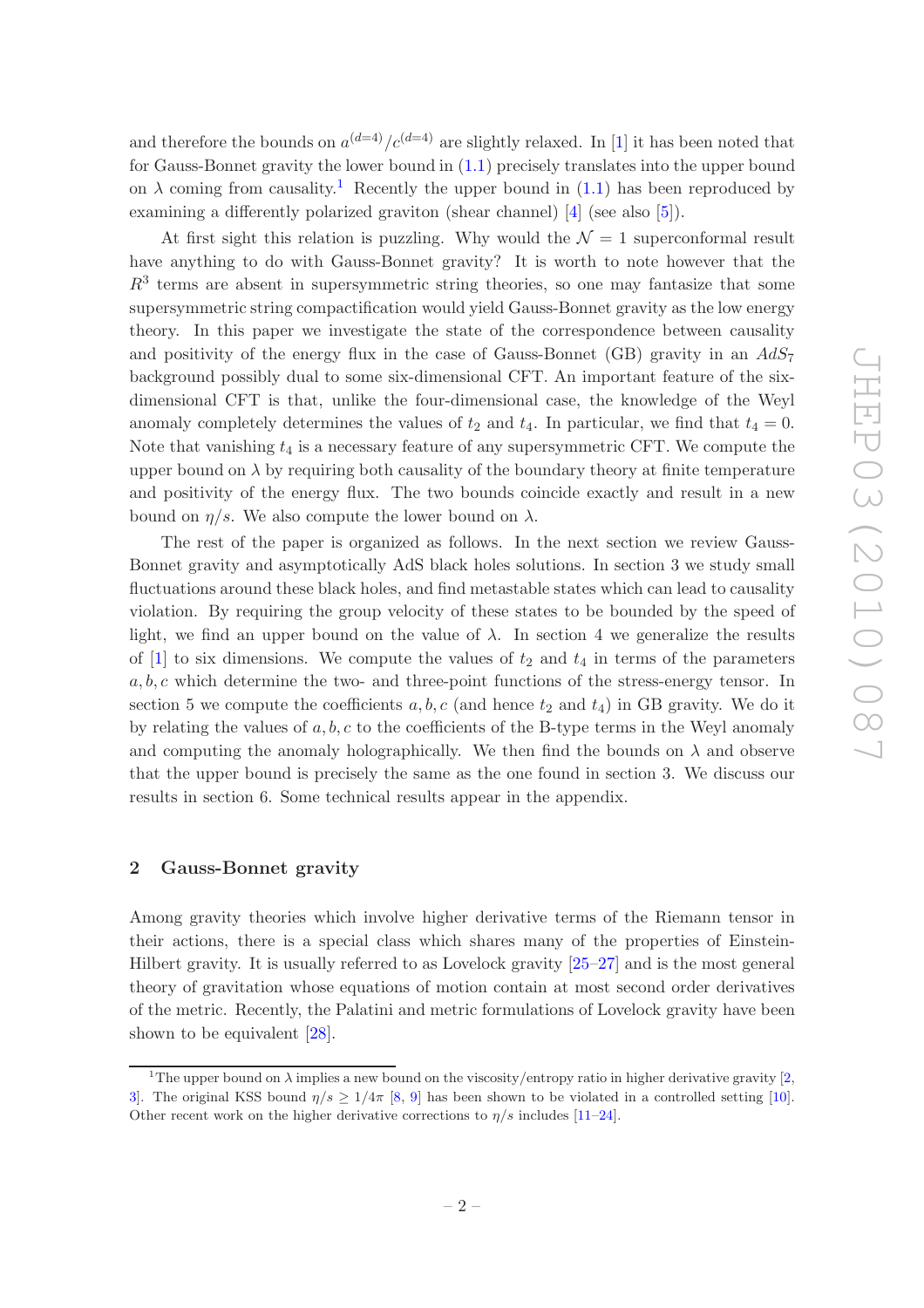The Lovelock action for a  $d+1$ -dimensional spacetime can be written as

$$
S = \frac{1}{l_P^{d-1}} \int d^{d+1}x \sqrt{-g} \sum_{p=1}^{\left[\frac{d}{2}\right]} \lambda_p \mathcal{L}_p \tag{2.1}
$$

Here  $l_P$  is Planck's length,  $[\frac{d}{2}]$  denotes the integral part of  $\frac{d}{2}$ ,  $\lambda_p$  is the p-th order Lovelock coefficient and  $\mathcal{L}_p$  is the Euler density of a 2p-dimensional manifold. In  $d+1$  dimensions all  $\mathcal{L}_p$  terms with  $p \geq [\frac{d}{2}]$  $\frac{d}{2}$  are either total derivatives or vanish identically.

The Gauss-Bonnet action is the simplest example of a Lovelock action, with only the 4-dimensional Euler density included. In the following we set  $d = 6$ 

<span id="page-4-0"></span>
$$
S = \int d^7x \sqrt{-g} \mathcal{L} = \int d^7x \sqrt{-g} \left( R + \frac{30}{L^2} + \frac{\lambda}{12} L^2 \mathcal{L}_{(2)} \right) \tag{2.2}
$$

Note that in eq. [\(2.2\)](#page-4-0) we set  $l_P = 1$ , included a cosmological constant term  $\Lambda = -\frac{30}{L^2}$  and rescaled the Lovelock parameter by  $L^2$ . The Gauss-Bonnet term  $\mathcal{L}_{(2)}$  is

$$
\mathcal{L}_{(2)} = R_{MNPQ} R^{MNPQ} - 4R_{MN} R^{MN} + R^2
$$
\n(2.3)

Equations of motion derived from  $(2.2)$  can be expressed in the following way

<span id="page-4-1"></span>
$$
-\frac{1}{2}g_{MN}\mathcal{L} + R_{MN} + \frac{1}{6}\lambda \mathcal{H}_{MN}^{(2)} = 0
$$
\n(2.4)

with  $\mathcal{H}_{MN}^{(2)}$  defined as

$$
\mathcal{H}_{MN}^{(2)} = R_{MLPQ} R_N^{LPQ} - 2R_{MP} R_N^{P} - 2R_{MPNQ} R^{PQ} + R R_{MN}
$$
 (2.5)

Eq. [\(2.4\)](#page-4-1) admits a solution of the form

<span id="page-4-2"></span>
$$
ds^{2} = -\tilde{a}^{2} f(r) dt^{2} + \frac{dr^{2}}{f(r)} + \frac{r^{2}}{L^{2}} d\Sigma_{5,k}^{2}
$$
 (2.6)

with  $d\Sigma_{5,k}^2$  the metric of a 5-dimensional manifold of constant curvature equal to 20k [\[29,](#page-18-4) [30](#page-18-5). Note that  $\tilde{a}$  in eq.  $(2.6)$  is an arbitrary constant which allows one to fix the speed of light of the boundary theory to unity. Given that we are interested in black hole solutions with flat horizon, we set  $k = 0$  in the following. In this case the solution, known to be thermodynamically stable, reduces  $\mathrm{to}^2$  $\mathrm{to}^2$ 

<span id="page-4-4"></span>
$$
ds^{2} = -\tilde{a}^{2} f(r) dt^{2} + \frac{dr^{2}}{f(r)} + \frac{r^{2}}{L^{2}} \sum_{i=1}^{5} dx_{i}^{2}
$$

$$
f(r) = \frac{r^{2}}{L^{2}} X(r), \qquad X(r) = \frac{1}{2\lambda} \left[ 1 - \sqrt{1 - 4\lambda \left( 1 - \frac{r_{+}^{6}}{r^{6}} \right)} \right]
$$

<span id="page-4-3"></span><sup>&</sup>lt;sup>2</sup>Gauss-Bonnet gravity admits another AdS solution with  $\tilde{a}^2 = \frac{1}{2} \left[ 1 - \sqrt{1 - 4\lambda} \right]$ . This is however unstable and contains ghosts [\[29](#page-18-4)].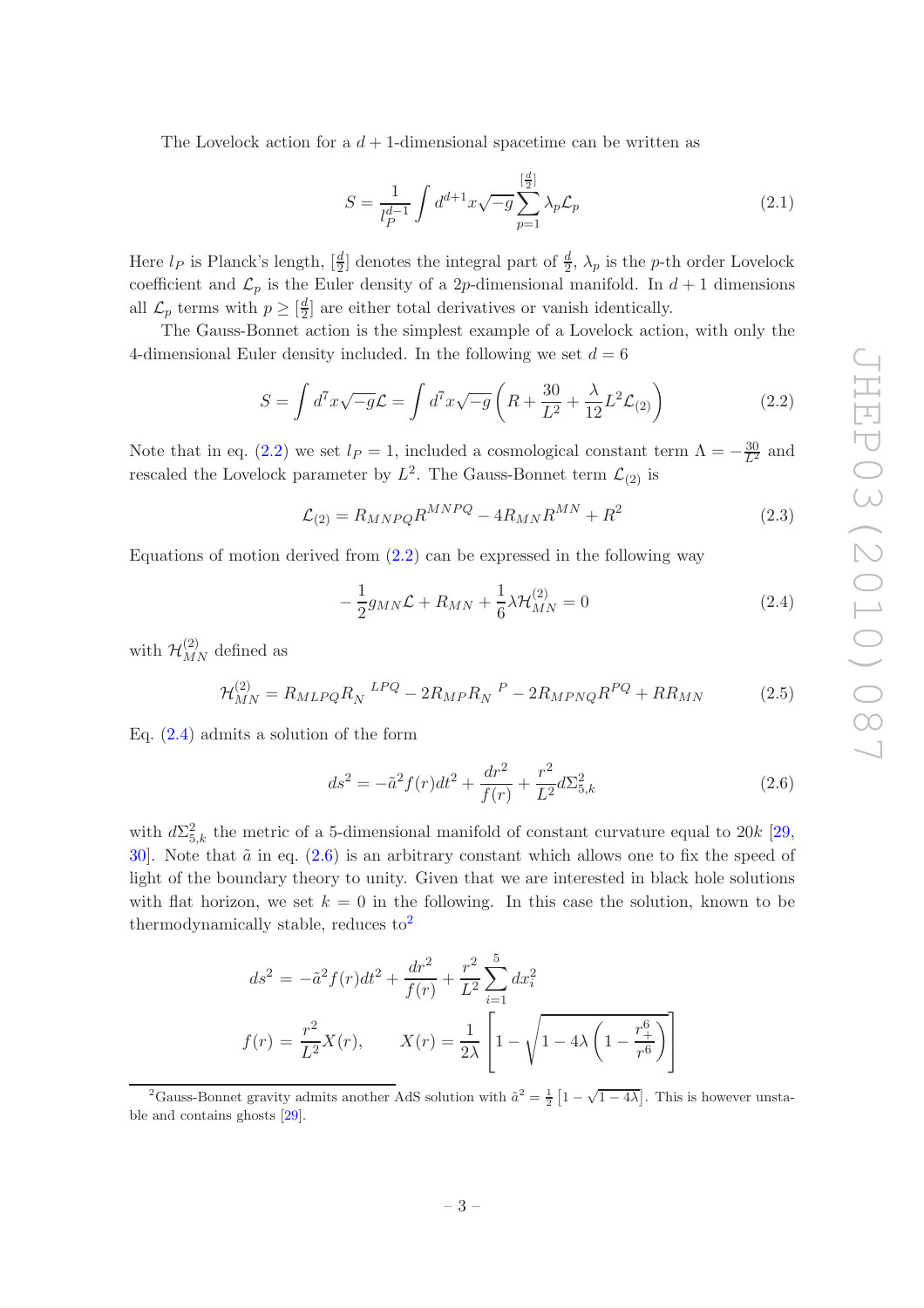$$
\tilde{a}^2 = \left[ \lim_{r \to \infty} \frac{L^2}{r^2} f(r) \right]^{-1} = \frac{1}{2} \left[ 1 + \sqrt{1 - 4\lambda} \right]
$$
\n(2.7)

The horizon is located at  $r = r_+$  whereas the Hawking temperature of the black hole is

$$
T = \tilde{a} \frac{3}{2} \frac{r_+}{L^2} \tag{2.8}
$$

In the limit  $\frac{r_+}{r}\rightarrow 0$  one recovers  $AdS_7$  space from [\(2.7\)](#page-4-4). The curvature scale of the AdS space is related to the cosmological constant via

<span id="page-5-4"></span>
$$
L_{\rm AdS} = \tilde{a}L\tag{2.9}
$$

#### <span id="page-5-0"></span>3 Fluctuations

In this section we study fluctuations around the black hole solution [\(2.7\)](#page-4-4). In particular, we consider small perturbations of the metric  $h_{MN}$  in the scalar channel  $\phi = h_{12}$ . In this case, the form of the perturbed metric is

<span id="page-5-1"></span>
$$
ds^{2} = -\tilde{a}^{2} f(r) dt^{2} + \frac{dr^{2}}{f(r)} + \frac{r^{2}}{L^{2}} \left[ \sum_{i=1}^{5} dx_{i}^{2} + 2\phi(t, r, x_{5}) dx_{1} dx_{2} \right]
$$
(3.1)

Note that  $\phi$  only depends on the  $(t, r, x_5)$  directions of spacetime and its Fourier transform can be written as

$$
\phi(t,r,x_5) = \int \frac{d\omega dq}{(2\pi)^2} \varphi(r) e^{-i\omega t + iqx_5} \qquad k = (\omega, 0, 0, 0, 0, q) \tag{3.2}
$$

The equations of motions for  $\varphi$  can be found by substituting the ansatz [\(3.1\)](#page-5-1) into [\(2.4\)](#page-4-1) and expanding to linear order in the fluctuating field. The result is

<span id="page-5-2"></span>
$$
T_2 \varphi''(r) + T_1 \varphi'(r) + T_0 \varphi(r) = 0 \tag{3.3}
$$

with

<span id="page-5-3"></span>
$$
T_0 = 3r\tilde{\omega}^2 \left[ -2r^3 + \lambda L^2 r^2 f'(r) + 2r\lambda L^2 f(r) \right] +
$$
  
\n
$$
+ \tilde{q}^2 \tilde{a}^2 L^2 f(r) \left[ -4\lambda L^2 r f'(r) + 6r^2 - \lambda L^2 r^2 f''(r) - 2\lambda L^2 f(r) \right]
$$
  
\n
$$
T_1 = 3\tilde{a}^2 L^4 r f(r) \left[ r^2 f'(r) \left( -2r + \lambda L^2 f'(r) \right) + 6\lambda L^2 f(r)^2 +
$$
  
\n
$$
+ r f(r) \left( 8\lambda L^2 f'(r) - 10r^2 + r\lambda L^2 f''(r) \right) \right]
$$
  
\n
$$
T_2 = 3\tilde{a}^2 L^4 r f(r)^2 \left[ -2r^3 + \lambda L^2 r^2 f'(r) + 2r\lambda L^2 f(r) \right]
$$
 (3.4)

where primes indicate differentiation with respect to the variable r and we defined  $\tilde{\omega} = \omega L^2$ and  $\tilde{q} = qL^2$ .

It is convenient to place this equation in Schrödinger form. To do this, we follow two steps: We first define a new function  $\Phi(r)$  through

$$
\ln \Phi = \ln \varphi + \frac{1}{2} \int \frac{T_1}{T_2} \tag{3.5}
$$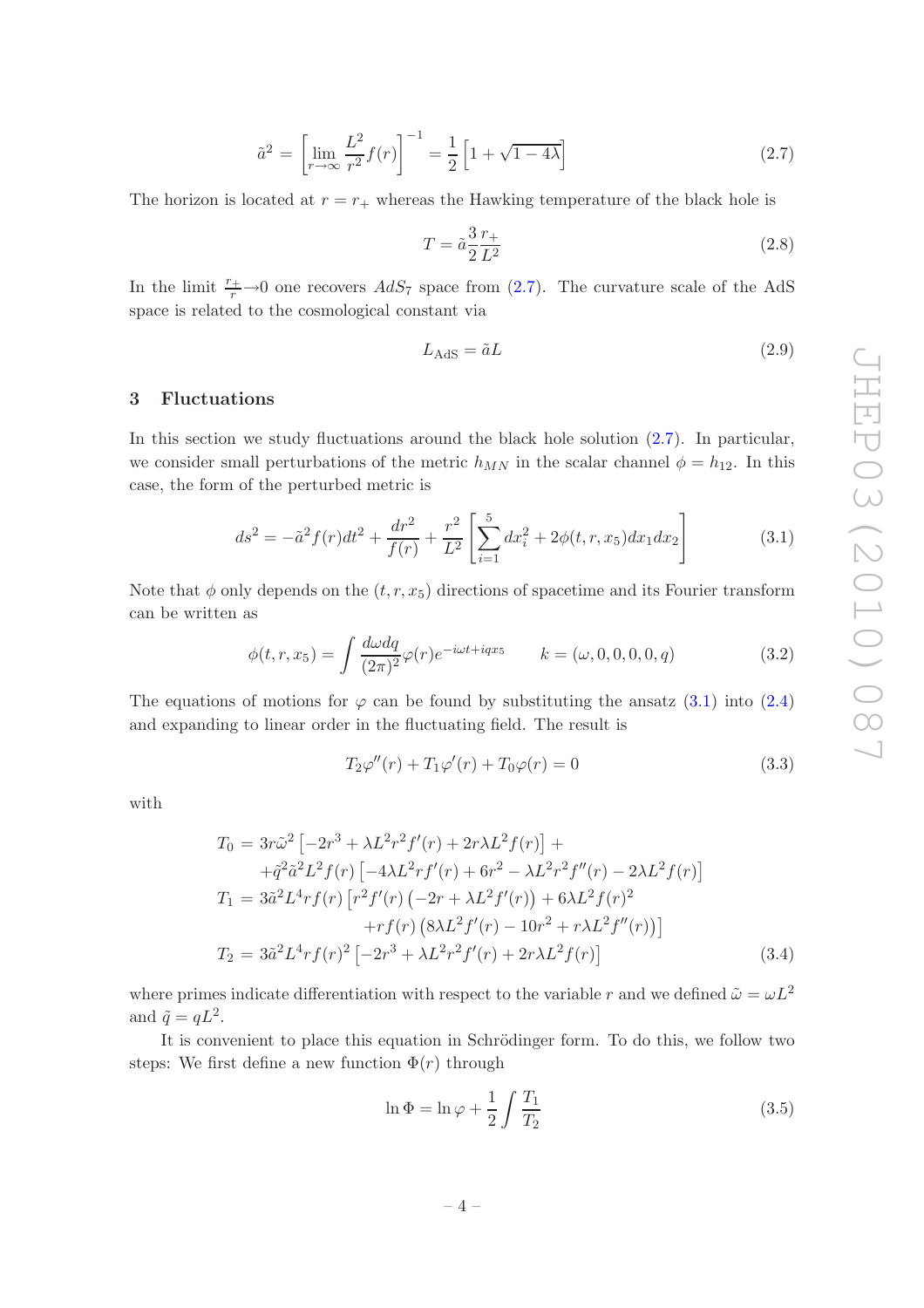which brings eq.  $(3.3)$  into the standard form

$$
\Phi''(r) + W(r)\Phi(r) = 0 \qquad W(r) = \frac{T_0}{T_2} - \frac{1}{2} \left[ \frac{T_1'T_2 - T_2'T_1}{T_2^2} \right] - \frac{1}{4} \left( \frac{T_1}{T_2} \right)^2 \tag{3.6}
$$

Eq. [\(3.4\)](#page-5-3) then allows us to express  $T_0(r)$  as  $T_0(r) = b_\omega(r)\tilde{\omega}^2 + b_q(r)\tilde{q}^2$  where  $b_\omega(r)$ ,  $b_q(r)$ are functions of the radial coordinate r alone. This implies that  $W(r)$  can be written as

$$
W(r) = \frac{b_{\omega}}{T_2}\tilde{\omega}^2 + \frac{b_q}{T_2}\tilde{q}^2 + h(r) \qquad h(r) = -\frac{1}{2}\left[\frac{T_1'T_2 - T_2'T_1}{T_2^2}\right] - \frac{1}{4}\left(\frac{T_1}{T_2}\right)^2 \tag{3.7}
$$

We then substitute  $\Phi(r)$  with  $\Psi(r)$  defined as  $\Psi(r) = \left(\frac{b_{\omega}}{T_2}\right)^{\frac{1}{4}} \Phi(r)$  and subsequently make a coordinate transformation from  $r$  to  $y$  according to

$$
\partial_r y(r) = \sqrt{\frac{b_\omega}{T_2}}\tag{3.8}
$$

Eq.  $(2.4)$  is finally expressed as

<span id="page-6-0"></span>
$$
-\partial_y^2 \Psi + \left[\tilde{q}^2 c_g^2(y) + V_1(y)\right] \Psi = \tilde{\omega}^2 \Psi \tag{3.9}
$$

where

$$
c_g^2 = -\frac{b_q}{b_\omega} \qquad V(y) = -\frac{T_2}{b_\omega}h(y) - \left(\frac{b_\omega}{T_2}\right)^{-\frac{1}{4}}\partial_y \left[\frac{b_\omega}{T_2}\partial_y \left(\frac{b_\omega}{T_2}\right)^{-\frac{1}{4}}\right] \qquad (3.10)
$$

We are now ready to study the full graviton wave function  $(3.9)$ . Note that  $y(r)$  is a monotonically increasing function of r with y→0 at the boundary  $r \gg r_+$  and  $y \to -\infty$  at the horizon  $r = r_+$ .  $V_1(y)$  blows up as  $y^{-2}$  for  $y \rightarrow 0$ .

Following [\[2,](#page-17-2) [3\]](#page-17-3) we consider [\(3.9\)](#page-6-0) in the limit  $\tilde{q} \rightarrow \infty$ . In this case,  $\tilde{q}^2 c_g^2(y)$  provides the dominant contribution to the potential except for a small region  $y > -\frac{1}{\tilde{q}}$  $\frac{1}{\tilde{q}}$ . It is therefore reasonable to approximate the potential with  $c_g^2(y)$  for all  $y < 0$  and replace it with an infinite wall at  $y = 0$ . Consider now the behaviour of  $c_g^2(y)$  near the boundary  $y = 0$ . This is easier to analyze in the original variable  $r$ . In particular,

$$
c_g^2 = 1 + C \frac{r_+^6}{r^6} + \mathcal{O}(\frac{1}{r^7}) \qquad C = -\frac{1 - 8\lambda + \sqrt{1 - 4\lambda}}{2 - 8\lambda} \tag{3.11}
$$

Note that when C is positive,  $c_g^2(r) > 1$  which implies (through WKB quantization) the existence of the metastable states whose group velocity is greater than one [\[3](#page-17-3)]. Hence, for values of  $\lambda$  such that  $C > 0$ , the boundary theory violates causality. That is, C should remain negative for the dual field theory to be consistent. The values of the Gauss-Bonnet parameter  $\lambda$  for which causality is preserved are determined from the solutions of the inequality  $C \leq 0$ . To be precise,

<span id="page-6-1"></span>
$$
-\frac{1-8\lambda+\sqrt{1-4\lambda}}{2-8\lambda} \le 0 \qquad \Rightarrow \qquad \lambda \le \frac{3}{16} \tag{3.12}
$$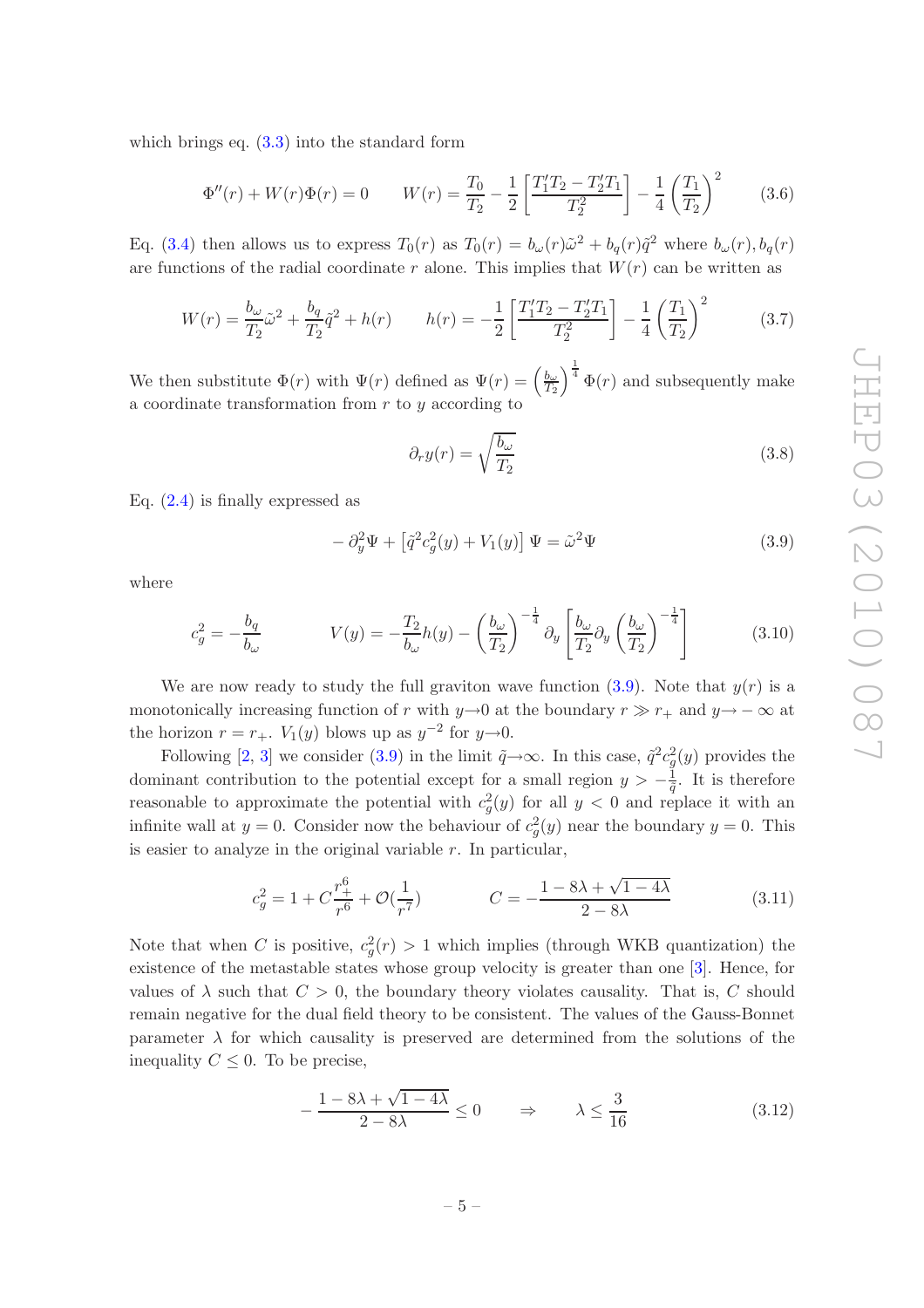Note that although we have analyzed only the leading behaviour of  $c_g^2$  close to the boundary our results are exact since  $c_g^2$  given by

$$
c_g^2 = a^2 (1 - 4\lambda) X(r) \frac{(1 - 4\lambda) + 7\lambda \frac{r_+^6}{r^6}}{\left[ (1 - 4\lambda) + \lambda \frac{r_+^6}{r^6} \right] \left[ (1 - 4\lambda) + 4\lambda \frac{r_+^6}{r^6} \right]}
$$
(3.13)

is a monotonically increasing function of r for all  $\lambda \leq \frac{3}{16}$ .  $X(r)$  is defined in [\(2.7\)](#page-4-4).

This completes the discussion of this section. The gravity analysis imposes an upper bound [\(3.12\)](#page-6-1) on the Gauss-Bonnet parameter  $\lambda$ . As we will see below, the AdS/CFT correspondence relates  $\lambda$  to the coefficients of the stress-energy tensor three point function of the boundary CFT. Therefore, the bound on  $\lambda$  can be translated into constraints on these coefficients. In the next section we will consider how similar constraints arise in field theory.

#### <span id="page-7-0"></span>4 Energy flux one point functions and positivity of energy bounds

Consider the integrated energy flux per unit angle measured through a very large sphere of radius r

<span id="page-7-1"></span>
$$
\mathcal{E}(\hat{n}) = \lim_{r \to \infty} r^{d-2} \int dt \hat{n}^i T_i^0(t, r\hat{n}^i)
$$
\n(4.1)

where  $n^i$  denotes a unit vector in  $R^{d-1}$ , the space where the field theory lives. This unit vector specifies the position on  $S^{d-2}$  where energy measurements may take place. Integrating over all angles yields the total energy flux at large distances.

An interesting object to consider [\[1](#page-17-0)] is the energy flux one point function [\[31](#page-18-6)]. It is defined as the expectation value of the energy flux operator [\(4.1\)](#page-7-1) on states created by local operators  $\mathcal{O}_q$ 

$$
\langle \mathcal{E}(\hat{n}) \rangle = \frac{\langle 0 | \mathcal{O}_q^{\dagger} \mathcal{E}(\hat{n}) \mathcal{O}_q | 0 \rangle}{\langle 0 | \mathcal{O}_q^{\dagger} \mathcal{O}_q | 0 \rangle} \tag{4.2}
$$

The simplest case to examine is when the external states  $\mathcal{O}_q|0\rangle$  are produced by operators with energy  $q_0 \equiv q$  and zero momentum, i.e.,  $q^{\mu} = (q, 0, 0, 0)$ 

<span id="page-7-2"></span>
$$
\mathcal{O}_q \equiv \int d^d x \mathcal{O}(x) e^{iqt} \tag{4.3}
$$

A state with generic four momentum  $q^{\mu}$  can be obtained by performing a simple boost on  $\mathcal{O}_q$  of  $(4.3)$ .

Here we will be interested in six dimensional conformal field theories. In particular, we will analyze the energy flux one point function on states produced by the stress-energy tensor operator

$$
\mathcal{O}_q = \epsilon_{ij} T_{ij}(q) \tag{4.4}
$$

where  $\epsilon_{ij}$  is a symmetric, traceless polarization tensor with indices purely in the spatial directions. In complete analogy with  $[1]$   $O(5)$  rotational symmetry allows us to express  $\langle \mathcal{E}(\hat{n}) \rangle$  as

<span id="page-7-3"></span>
$$
\langle \mathcal{E}(\hat{n}) \rangle_{T_{ij}} = \frac{\langle \epsilon_{ik}^* T_{ik} \mathcal{E}(\hat{n}) \epsilon_{lj} T_{lj} \rangle}{\langle \epsilon_{ik}^* T_{ik} \epsilon_{lj} T_{lj} \rangle} = \frac{q_0}{\Omega_4} \left[ 1 + t_2 \left( \frac{\epsilon_{il}^* \epsilon_{lj} n_i n_j}{\epsilon_{ij}^* \epsilon_{ij}} - \frac{1}{5} \right) + t_4 \left( \frac{|\epsilon_{ij} n_i n_j|^2}{\epsilon_{ij}^* \epsilon_{ij}} - \frac{2}{35} \right) \right]
$$
(4.5)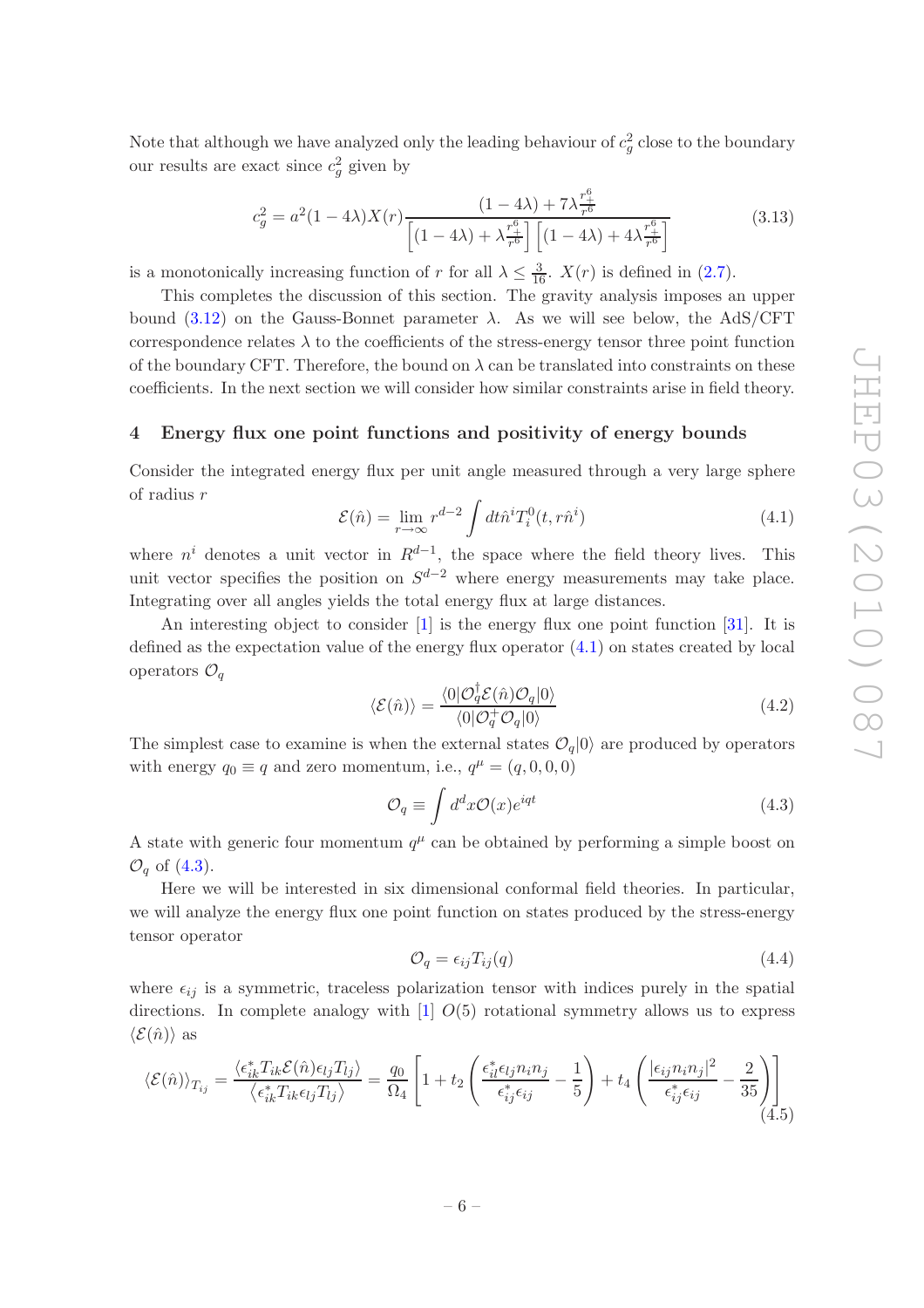where  $\Omega_4$  is the volume of the unit four-sphere  $\Omega_4 = \frac{8\pi^2}{3}$  $\frac{\pi^2}{3}$ . Hence, the energy flux one point function is fixed by symmetry up to two coefficients,  $t_2$  and  $t_4$ .

This result is in agreement with expectations from conformal invariance. As explained in [\[32](#page-18-7)], in any d-dimensional CFT the three point function of the stress-energy tensor can be expressed in terms of three independent coefficients. They are denoted by  $a, b, c$  in eqs. (3.15) to (3.21) of [\[32\]](#page-18-7). On the other hand, the two point function of the stress-energy tensor depends on a unique parameter  $C_T$  which is related to  $a, b, c$  though

<span id="page-8-1"></span>
$$
C_T = 4\frac{2\pi^{\frac{d}{2}}}{\Gamma\left[\frac{d}{2}\right]} \frac{(d-2)(d+3)a - 2b - (d+1)c}{d(d+2)}
$$
(4.6)

It is then convenient to "change basis" and express the three point function in terms of  $C_T$  and any other two linear combinations of  $a, b, c$ . Given that the energy flux one point function is actually the ratio between a three- and a two- point function, it should be completely determined up to *two* independent parameters, i.e., the ratios of the two linear combinations of  $a, b, c$  with  $C_T$ .

To obtain the numbers  $\left(-\frac{1}{5}\right)$  $(\frac{1}{5}, -\frac{2}{35})$  which appear in [\(4.5\)](#page-7-3), we require that the integral of the energy flux one point function over the four dimensional sphere yields the total energy  $q = q_0$ . To see this one can use rotational invariance to set all components of the polarization tensor  $\epsilon_{ij}$  to zero except for  $\epsilon_{11} = -\epsilon_{22}$ . Then

$$
\frac{\epsilon_{il}^* \epsilon_{lj} n_i n_j}{\epsilon_{ij}^* \epsilon_{ij}} = \frac{1}{2} \left( n_1^2 + n_2^2 \right) \tag{4.7}
$$

integrated over the four sphere and divided by its volume yields  $\frac{1}{5}$ . The constant  $-\frac{2}{35}$  in the last term of [\(4.5\)](#page-7-3) is obtained in an identical manner.

Much like in [\[1\]](#page-17-0), positivity of the energy flux implies constraints on the CFT parameters  $t_2$  and  $t_4$ 

<span id="page-8-0"></span>
$$
1 - \frac{1}{5}t_2 - \frac{2}{35}t_4 \ge 0
$$
  

$$
\left(1 - \frac{1}{5}t_2 - \frac{2}{35}t_4\right) + \frac{1}{2}t_2 \ge 0
$$
  

$$
\left(1 - \frac{1}{5}t_2 - \frac{2}{35}t_4\right) + \frac{4}{5}(t_2 + t_4) \ge 0
$$
 (4.8)

To obtain these inequalities we use rotational symmetry to set  $\hat{n} = \hat{x}_5$ . Then  $\epsilon_{ij}$  can be separated into a tensor, vector and scalar components with respect to rotations in  $x^1 \dots x^4$ . The tensor component has  $\epsilon_{5i} = \epsilon_{55} = 0$  and yields the first line in [\(4.8\)](#page-8-0). The vector and scalar components give rise to the second and third line respectively. Note that each of the constraints [\(4.8\)](#page-8-0) is saturated in a free field theory without antisymmetric tensor fields, fermions or scalars respectively. This is similar to the situation in four dimensions.

It is possible to calculate the energy one point function explicitly and thus derive the precise relations between  $t_2, t_4$  and the coefficients which appear in the stress-energy tensor three-point function  $a, b, c$ . The computation is outlined in appendix A. Here we present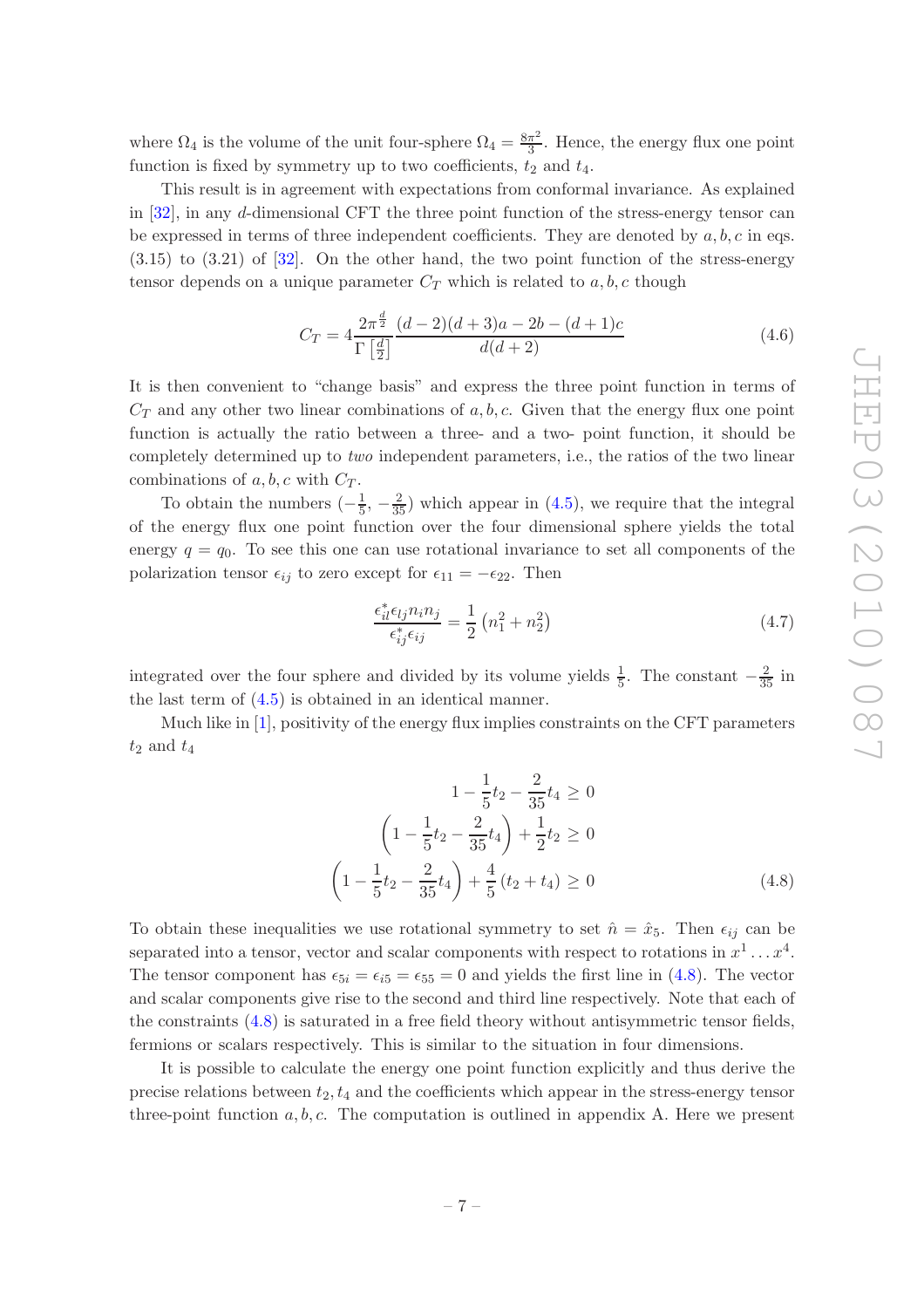the results

<span id="page-9-2"></span>
$$
t_2 = \frac{14}{3} \frac{220a + 54b - 39c}{36a - 2b - 7c} \Rightarrow t_2 = -140 \frac{2n_a - n_f}{90n_a + 20n_f + n_s}
$$
  

$$
t_4 = -28 \frac{65a + 24b - 14c}{36a - 2b - 7c} \Rightarrow t_4 = \frac{35}{2} \frac{6n_a - 8n_f + n_s}{90n_a + 20n_f + n_s}
$$
(4.9)

The expressions for free theories can be obtained with the help of [\[33](#page-18-8)]. First write  $a, b, c$ of  $[32]$  in terms of  $\mathcal{A}, \mathcal{B}, \mathcal{C}$  of  $[34]$ 

<span id="page-9-3"></span>
$$
a = \frac{A}{8}, \qquad b = \frac{B - 2A}{8}, \qquad c = \frac{C}{2}
$$
 (4.10)

Then use [\[33\]](#page-18-8) to relate  $A, B, C$  with  $n_a, n_f, n_s$ , i.e., the number of free antisymmetric two-tensors, Dirac fermions and real scalars.<sup>[3](#page-9-0)</sup>

<span id="page-9-1"></span>
$$
\mathcal{A} = -\frac{1}{\pi^3} \left[ -\frac{6^3}{5^3} n_s + \frac{6^3}{3} 6n_a \right]
$$
  
\n
$$
\mathcal{B} = -\frac{1}{\pi^3} \left[ 4\frac{6^3}{5^3} n_s + \frac{6^2}{2} 8n_f + 4\frac{6^3}{3} 6n_a \right]
$$
  
\n
$$
\mathcal{C} = -\frac{1}{\pi^3} \left[ \frac{4^2 6^2}{4 \cdot 5^3} n_s + \frac{6^2}{4} 8n_f + 2\frac{6^3}{3} 6n_a \right]
$$
(4.11)

Note that for the supersymmetric  $(2,0)$  multiplet with an anti-selfdual two form, five scalars and one Dirac fermion,  $t_4$  vanishes identically. In general, superconformal Ward identities result in an additional linear constraint on the three point functions of the stress energy tensor which reduces the number of independent parameters to two. (See [\[35](#page-18-10)] where the explicit form of the constraint is worked out in four dimensional CFT.) While the precise form of the constraint is not known in six dimensions, it can be easily determined. Recall that supersymmetry in six dimensions implies  $6n_a + n_s - 8n_f = 0$  (this relation is satisfied by both scalar multiplet and  $(2,0)$  multiplet). Using  $(4.11)$  we can express this constraint in terms of  $A, B, C$  as  $17A + 24B - 56C = 0$ . This fixes the form of the constraint in sixdimensional superconformal theories. Note that supersymmetry in six dimensions implies  $t_4 = 0$ , just like in four dimensions [\[1](#page-17-0)].

With  $t_4 = 0$  the inequalities in  $(4.8)$  reduce to

$$
-\frac{5}{3} \le t_2 \le 5 \tag{4.12}
$$

thus constraining the domain of  $t_2$  in any supersymmetric CFT. Even when there is no supersymmetry, explicit bounds on  $t_2$ ,  $t_4$  can be derived from [\(4.8\)](#page-8-0). In fact, in the space of  $t_2$ and  $t_4$  the solutions of [\(4.8\)](#page-8-0) lie within a triangle defined by the vertex points  $\left(-\frac{28}{9}\right)$  $\frac{28}{9}, \frac{7}{6}$  $(\frac{7}{6}), (0, \frac{35}{2})$  $\frac{35}{2}$ and  $(7, -7)$ .

<span id="page-9-0"></span><sup>&</sup>lt;sup>3</sup>Note a factor of 2 missing from the last term of the last line in eq. (3.22) of [\[33\]](#page-18-8) for  $d = 6$ .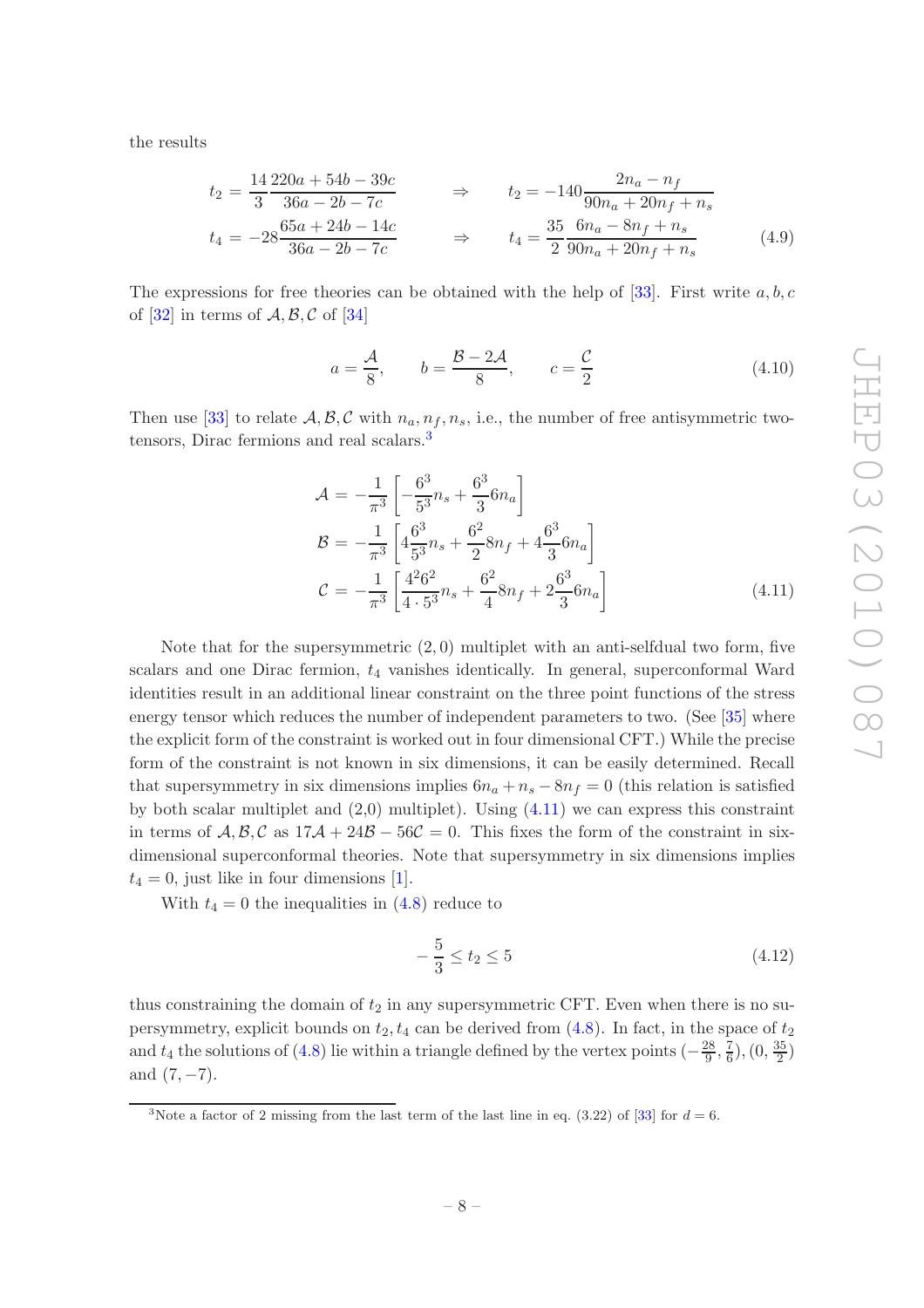#### <span id="page-10-0"></span>5 Weyl anomaly and  $t_2$  and  $t_4$  from Gauss-Bonnet gravity

To compare the bounds  $(4.8)$  with the causality constraint  $(3.12)$  we need to compute  $t_2$  and  $t_4$ . More specifically, we need to determine the coefficients  $a, b, c$  in a CFT hypothetically dual to GB gravity. In principle, one can compute the three-point functions of the stressenergy tensor directly by computing the scattering of three gravitons in the bulk of Anti de Sitter space. However this route is technically more challenging than the one we take below. Instead, we use the relation between  $a, b, c$  and the coefficients of the Weyl anomaly. In a six-dimensional CFT the latter contains terms of three possible types

<span id="page-10-1"></span>
$$
\mathcal{A}_W = E_6 + \sum_{i}^{3} b_i I_i + \nabla_i J^i \tag{5.1}
$$

where  $E_6$  is the Euler density in six dimensions,  $I_i$ ,  $i = 1, \ldots 3$  are three independent conformal invariants composed out of the Weyl tensor and its derivatives, and the last term is a total derivative of a covariant expression. We will use  $E_6$  and  $I_i$  in the form quoted in [\[36\]](#page-18-11).

As explained in  $[36]$ , the second term in  $\mathcal{A}_W$  (B-type anomaly) comes from the effective action which contributes to the three-point functions of the stress-energy tensor. Hence, there is a linear relation between the coefficients  $b_i$  in [\(5.1\)](#page-10-1) and the values of  $a, b, c$ . We explain how to obtain this relation below. To determine  $b_i$  one needs to compute the Weyl anomaly in GB gravity. The procedure for computing the Weyl anomaly of a CFT in a holographically dual theory has been introduced in [\[37](#page-19-0), [38](#page-19-1)]. Consider a d-dimensional CFT formulated on a space with Euclidean metric  $g_{ij}^{(0)}$ . (We will be interested in the specific case  $d = 6$ .) Under a small Weyl transformation the metric changes as  $\delta g_{ij}^{(0)} = 2 \delta \sigma g_{ij}^{(0)}$ . The CFT action is not invariant, but rather picks up an anomalous term,

<span id="page-10-4"></span>
$$
\delta W[g_{ij}^{(0)}] = \int d^d x \sqrt{\det g^{(0)}} A_W \delta \sigma \tag{5.2}
$$

To compute the anomaly in GB gravity consider the following ansatz for the metric [\[37,](#page-19-0) [38\]](#page-19-1)

<span id="page-10-2"></span>
$$
ds^2 = L_{\text{AdS}}^2 \left(\frac{1}{4\rho^2} d\rho^2 + \frac{g_{ij}}{\rho} dx^i dx^j\right) \tag{5.3}
$$

where

<span id="page-10-3"></span>
$$
g_{ij} = g_{ij}^{(0)} + \rho g_{ij}^{(1)} + \rho^2 g_{ij}^{(2)} + \mathcal{O}(\rho^3)
$$
\n(5.4)

is an expansion in powers of the radial coordinate  $\rho$ . One can now solve the equations of motions of GB gravity order by order in the  $\rho$  expansion and determine  $g_{ij}^{(i)}$ ,  $i = 1, \ldots$  in terms of  $g_{ij}^{(0)}$ . One should think of  $g_{ij}^{(0)}$  as the metric which sources the stress-energy tensor of the boundary CFT. From the point of view of the AdS/CFT correspondence, specifying the source completely determines the solution [\(5.3\)](#page-10-2).

To compute the anomaly, one needs to substitute the resulting expansion [\(5.4\)](#page-10-3) back into the lagrangian (more precisely, into  $\sqrt{\det g} \mathcal{L}$ ), and extract the coefficient of the  $1/\rho$ term. This is because when integrated over  $\rho$  with the UV cutoff at  $\rho = \epsilon$ , this term gives rise to a log  $\epsilon$  term in the six-dimensional effective action. This term is not removed by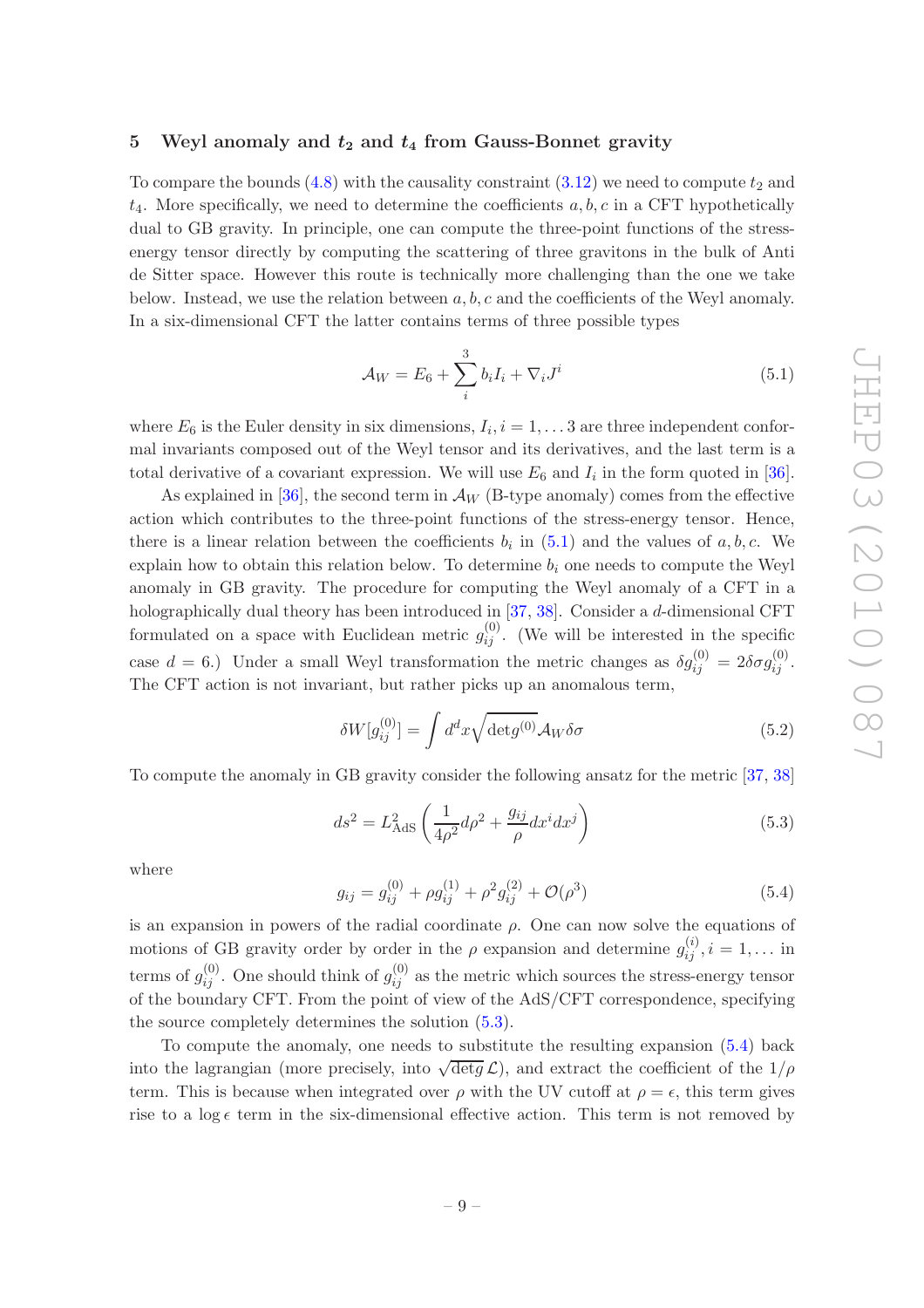local counterterms and gives rise to the anomaly [\(5.2\)](#page-10-4) under Weyl transformation. Clearly, the leading term in the expansion of the lagrangian comes from  $\sqrt{\det g} \sim 1/\rho^4$ . One may therefore be surprised that it is sufficient to find  $g_{ij}$  up to next-to-next-to leading order since an  $\mathcal{O}(\rho^3)$  term in [\(5.4\)](#page-10-3) may naively contribute to the  $\mathcal{O}(\rho^{-1})$  term in  $\sqrt{\det g} \mathcal{L}$ . However one can check that this term [which is of the type  $g^{(0)}{}^{ij}g^{(3)}_{ij}$ ] contains a multiplicative factor which vanishes when the solution for the AdS radius  $(2.9)$  is substituted. This has been observed previously in the context of gravity with  $R^2$  terms in four dimensions [\[39](#page-19-2)].

In principle, the procedure outlined above can be performed analytically to obtain the anomaly  $\mathcal{A}_W$  in the form [\(5.1\)](#page-10-1). However we opted to use the computer. Consider the boundary metric of the form

<span id="page-11-1"></span>
$$
g_{ij}dx^{i}dx^{j} = f(x^{3}, x^{4}) [(dx^{1})^{2} + (dx^{2})^{2}] + \sum_{i=3}^{6} (dx^{i})^{2}
$$
(5.5)

One can check that for this metric  $E_6 = 0$  and  $I_i, i = 1, \ldots 3$  are linearly independent combinations of terms which contain six derivatives of  $f(x^3, x^4)$  distributed in various ways. An example of such a term would be

<span id="page-11-2"></span>
$$
[f^{(0,1)}(x^3, x^4)]^3 f^{(2,1)}(x^3, x^4) / [f(x^3, x^4)]^6
$$
\n(5.6)

where  $f^{(p,q)} \equiv (\partial/\partial x^3)^p (\partial/\partial x^4)^q f(x^3, x^4)$ . One can now use Mathematica to solve the equations of motion order by order in  $\rho$ . The leading non-trivial term relates the value of the AdS radius with the cosmological constant. The next to leading term in the equations of motion determines  $g^{(1)}$ . The non-vanishing components are  $g_{11}^{(1)} = g_{22}^{(1)}$ ,  $g_{33}^{(1)}$ ,  $g_{44}^{(1)}$ ,  $g_{34}^{(1)} = g_{43}^{(1)}$ 43  $g_{55}^{(1)} = g_{66}^{(1)}$ . The explicit expressions can be obtained by using the following formula

<span id="page-11-0"></span>
$$
g_{ij}^{(1)} = -\frac{1}{4} \left( R_{ij} - \frac{1}{10} R g_{ij}^{(0)} \right) \tag{5.7}
$$

This is the result in Einstein-Hilbert gravity [\[37](#page-19-0), [38\]](#page-19-1). It is not modified by the inclusion of the finite Gauss-Bonnet term. The number of linearly independent algebraic equations at this order is equal to the number of the nontrivial components of  $g_{ij}^{(1)}$ . At the same order, there are more equations which contain derivatives of  $g_{ij}^{(1)}$  with respect to  $x^3, x^4$ . However upon substitution of [\(5.7\)](#page-11-0) these equations are identically satisfied, which provides a good consistency check. This story repeats itself at the next order as well. However now  $\lambda$  enters nontrivially into the solution for  $g_{ij}^{(2)}$  which is somewhat cumbersome, so we will not quote it here.

The next step involves substituting  $(5.3)$  together with the solution  $(5.5)$  into the action [\(2.2\)](#page-4-0) and extracting the  $1/\rho$  term in the integrand. The resulting expression is too long to quote here, but it must be of the form  $\int d^6x \sqrt{\det g^{(0)}} A_W$ , where  $A_W$  admits the representation [\(5.1\)](#page-10-1). Both the anomaly  $\mathcal{A}_W$  and the invariants  $I_i$  are long expressions involving terms of the type [\(5.6\)](#page-11-2). Fortunately, the last (total derivative) term in the anomaly can also be represented in a convenient way. In fact, any total derivative term must be of the form [\[36](#page-18-11)]

$$
\nabla_i J^i = \sum_{i=1}^7 c_i C_i \tag{5.8}
$$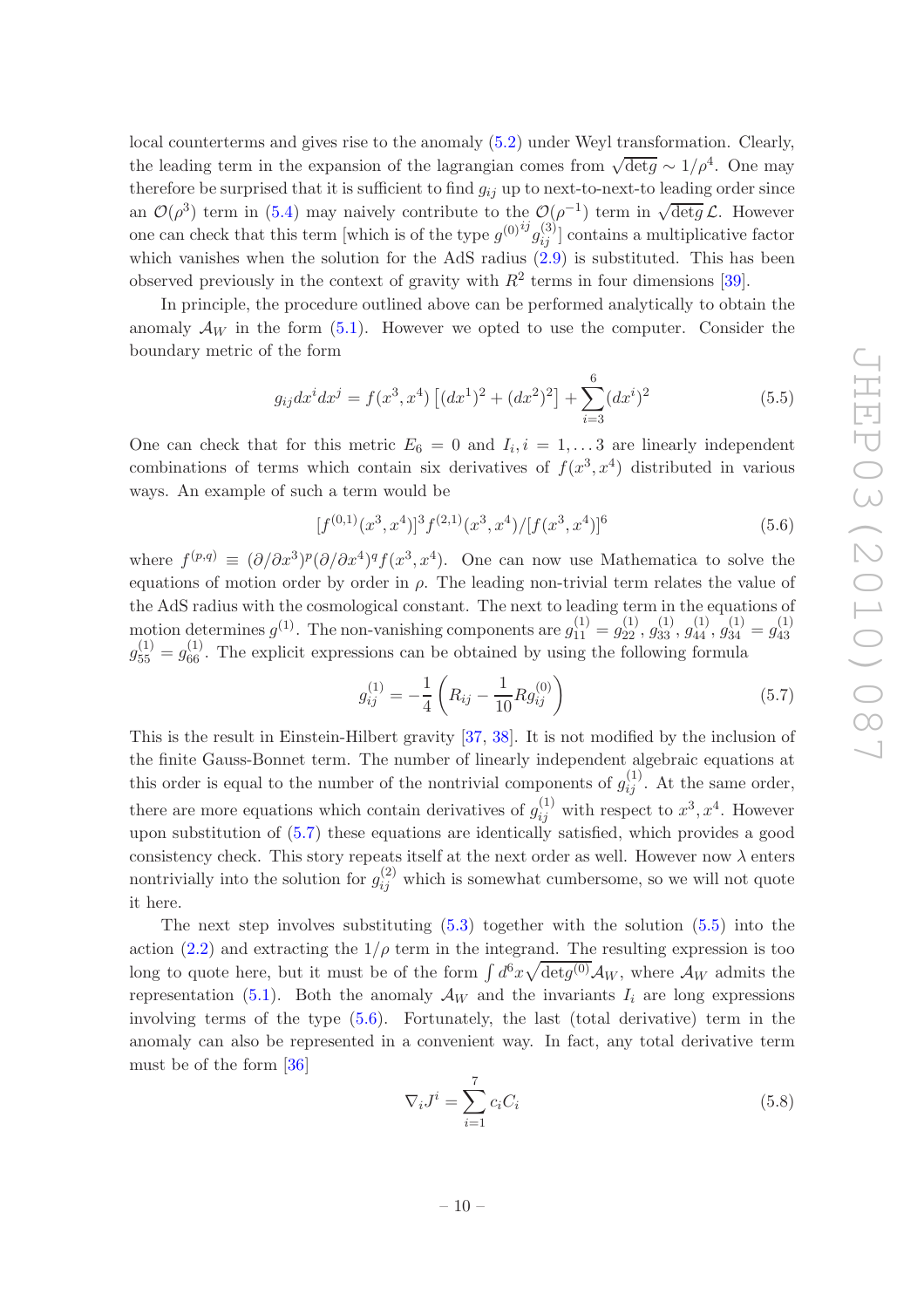where  $C_i$  are certain combinations of curvature invariants which can be found in appendix A of [\[36](#page-18-11)], and  $c_i$  are arbitrary coefficients. Now we compute  $C_i$  for our choice of boundary metric [\(5.5\)](#page-11-1) and demand that the coefficient in front of every term of the type [\(5.6\)](#page-11-2) in expression

$$
\mathcal{A}_W - \sum_{i=1}^3 b_i I_i - \sum_{i=1}^7 c_i C_i = 0 \tag{5.9}
$$

vanishes. This uniquely fixes  $b_i$  and  $c_i$ ; the result is

<span id="page-12-0"></span>
$$
b_1 = \frac{208}{3} \left( -9(1 + \sqrt{1 - 4\lambda}) + 2\lambda(31 + 22\sqrt{1 - 4\lambda} - 52\lambda) \right)
$$
  
\n
$$
b_2 = \frac{70}{3} \left( -9(1 + \sqrt{1 - 4\lambda}) + 2\lambda(35 + 26\sqrt{1 - 4\lambda} - 68\lambda) \right)
$$
  
\n
$$
b_3 = 70(1 + \sqrt{1 - 4\lambda} - 2\lambda)(1 - 4\lambda)
$$
\n(5.10)

and

<span id="page-12-1"></span>
$$
c_1 = c_2 = 0
$$
  
\n
$$
c_3 = 70 \left( 3(1 + \sqrt{1 - 4\lambda}) - 2\lambda(11 + 8\sqrt{1 - 4\lambda}) - 20\lambda) \right)
$$
  
\n
$$
c_4 = 84 \left( -3(1 + \sqrt{1 - 4\lambda}) + 2\lambda(11 + 8\sqrt{1 - 4\lambda} - 20\lambda) \right)
$$
  
\n
$$
c_5 = \frac{140}{9} \left( -9(1 + \sqrt{1 - 4\lambda}) + \lambda(57 + 39\sqrt{1 - 4\lambda} - 76\lambda) \right)
$$
  
\n
$$
c_6 = 14 \left( -3(1 + \sqrt{1 - 4\lambda}) + 2\lambda(11 + 8\sqrt{1 - 4\lambda} - 20\lambda) \right)
$$
  
\n
$$
c_7 = \frac{280}{3} \left( 9(1 + \sqrt{1 - 4\lambda}) - 2\lambda(30 + 21\sqrt{1 - 4\lambda} - 40\lambda) \right)
$$
 (5.11)

where we neglected an overall factor common to all  $b_i$ 's and  $c_i$ 's since only the ratios of  $c_i$ will enter the expressions for  $t_2$  and  $t_4$  which we are after. One can check that for  $\lambda = 0$ the expressions  $(5.10)$  and  $(5.11)$  reduce to the numbers which appear in [\[36\]](#page-18-11). In this case the values of  $b_i$  are consistent with the anomaly of a free  $(2,0)$  multiplet in six dimensions. The coefficients in front of the total derivative terms are scheme-dependent and therefore should not be compared.

The coefficients  $b_i$  in  $(5.10)$  are related linearly to the parameters that determine the two- and three-point functions of the stress-energy tensor,  $A, B, C$ . To determine this relation we use the free field results for the Weyl anomaly [\[36](#page-18-11)]:

<span id="page-12-2"></span>
$$
\mathcal{A}_W = -\left(\frac{28}{3}n_s + \frac{896}{3}n_f + \frac{8008}{3}n_a\right)I_1 + \left(\frac{5}{3}n_s - 32n_f - \frac{2378}{3}n_a\right)I_2 + \left(2n_s + 40n_f + 180n_a\right)I_3\tag{5.12}
$$

where  $n_s, n_f, n_a$  are the same as those in eqs. [\(4.9\)](#page-9-2) and [\(4.11\)](#page-9-1). In [\(5.12\)](#page-12-2) we omitted the A-type anomaly term since its coefficient is related to the four-point function of the stress-energy tensor in  $d = 6$ . We have also omitted the total derivative term in  $(5.12)$ . Using  $(5.12)$  together with the free field results for  $\mathcal{A}, \mathcal{B}, \mathcal{C}, (4.11)$  $\mathcal{A}, \mathcal{B}, \mathcal{C}, (4.11)$ , we arrive at

$$
\mathcal{A} = \frac{864}{25} \left( 3(1 + \sqrt{1 - 4\lambda}) - \lambda(25 + 19\sqrt{1 - 4\lambda} - 52\lambda) \right)
$$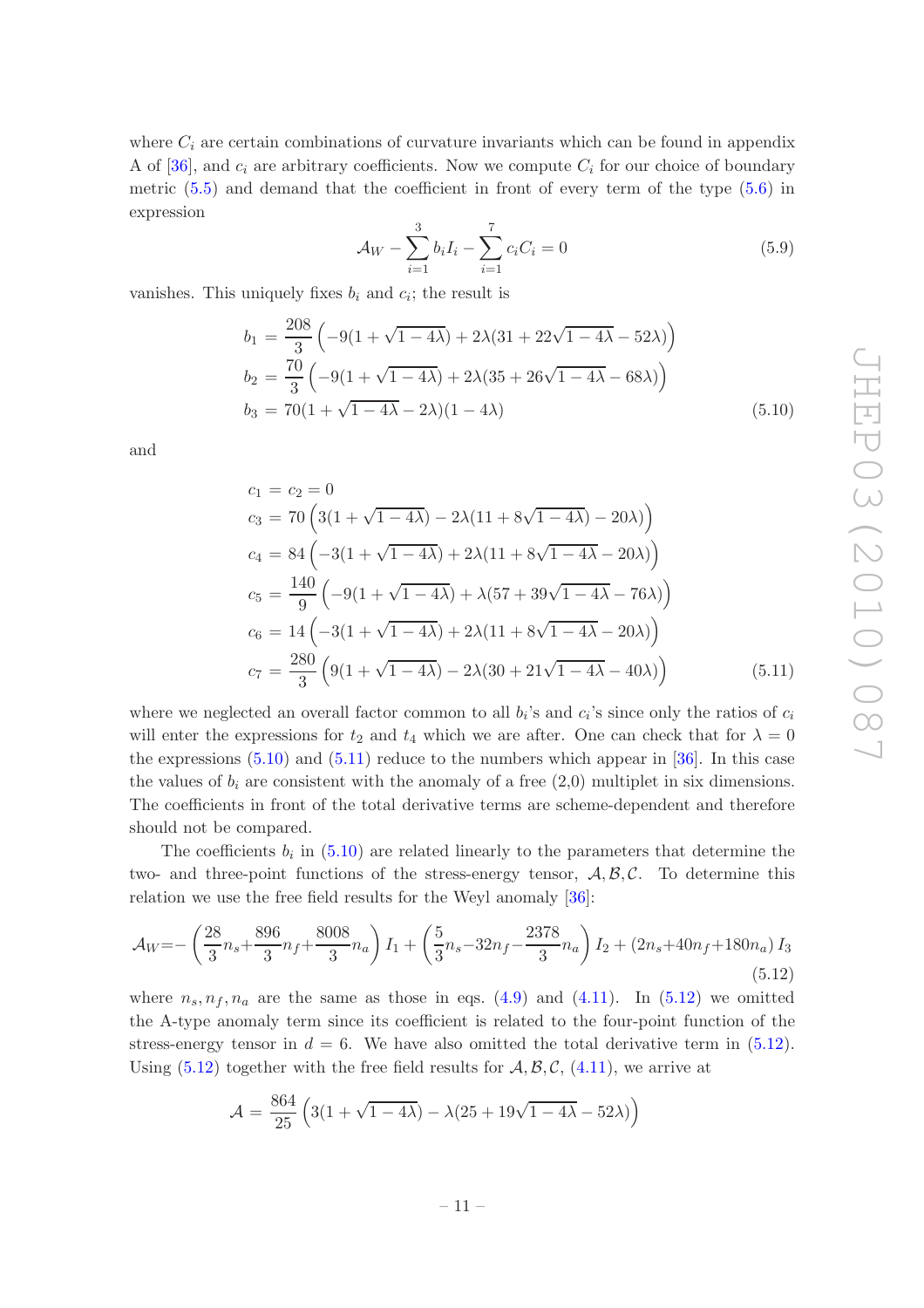$$
\mathcal{B} = \frac{72}{25} \left( 181(1 + \sqrt{1 - 4\lambda}) - \lambda(1275 + 913\sqrt{1 - 4\lambda} - 2204\lambda) \right)
$$
  

$$
\mathcal{C} = \frac{108}{25} \left( 59(1 + \sqrt{1 - 4\lambda}) - \lambda(425 + 307\sqrt{1 - 4\lambda} - 756\lambda) \right)
$$
(5.13)

Finally, using  $(4.10)$  and  $(4.9)$  we determine the values of  $a, b, c$ , and  $t_2$  and  $t_4$ :

<span id="page-13-1"></span>
$$
t_2 = 5\left(\frac{1}{\sqrt{1-4\lambda}} - 1\right), \qquad t_4 = 0 \tag{5.14}
$$

As explained in the previous section, vanishing  $t_4$  is a necessary feature of any superconformal field theory.

We are now in position to substitute the values of  $t_2$  and  $t_4$  in [\(5.14\)](#page-13-1) into the con-straints [\(4.8\)](#page-8-0) and find out what the constraints are in terms of  $\lambda$ . The result is

<span id="page-13-2"></span>
$$
-\frac{5}{16} \le \lambda \le \frac{3}{16} \tag{5.15}
$$

Note that the upper bound on  $\lambda$  precisely coincides with the upper bound  $(3.12)$  obtained in section 2 by demanding causality of the boundary theory. The lower bound in [\(5.15\)](#page-13-2) presumably can be obtained from considering excitations with different polarization, just as it has been in the four-dimensional setup [\[4,](#page-17-6) [5\]](#page-17-1).

#### <span id="page-13-0"></span>6 Discussion

In this paper we considered Gauss-Bonnet gravity in an  $AdS_7$  background. This theory has exact black hole solutions for values of the Gauss-Bonnet coupling  $\lambda$  smaller than 1/4. We studied small fluctuations around these backgrounds and showed that causality imposes an upper bound  $(3.12)$  on the value of  $\lambda$ . We expect a lower bound to follow from studying gravitons of different helicity. To compare the causality bound with the positivity of energy bounds we computed  $t_2$  and  $t_4$  in a six-dimensional CFT in terms of the constants  $a, b, c$ which specify the three-point functions of the stress-energy tensor. We then computed the holographic Weyl anomaly, and found that  $t_4 = 0$ . The resulting bounds on  $t_2$  are translated into bounds on  $\lambda$  [\(5.15\)](#page-13-2). Note that the upper bound in [\(5.15\)](#page-13-2) is precisely the same as the causality bound  $(3.12)$ .

We found that the results in six dimensions are very similar to those in four dimensions. The fact that  $t_4 = 0$  is related to the truncation of the gravity action at  $\mathcal{O}(R^2)$ . It would be interesting to include  $R^3$  terms and see if the nonsupersymmetric bounds can be addressed in this situation. A natural generalization of the Gauss-Bonnet theory to  $\mathcal{O}(R^3)$  is third order Lovelock gravity. Its equations of motion again contain only terms with at most second derivatives acting on the metric. There are two independent coefficients which multiply the Gauss-Bonnet and the third order Lovelock term in the gravitational action. Unfortunately, at least naively, the third order Lovelock term does not contribute to the three-point functions of the stress-energy tensor, and hence would not affect the value of  $t_4$ . However the situation needs to be analyzed more carefully [\[40\]](#page-19-3).

One may view our result as an additional argument in favor of the robustness of the correspondence between the positivity of energy and causality conditions. The understanding of this correspondence is at present somewhat incomplete although it was argued in [\[5\]](#page-17-1)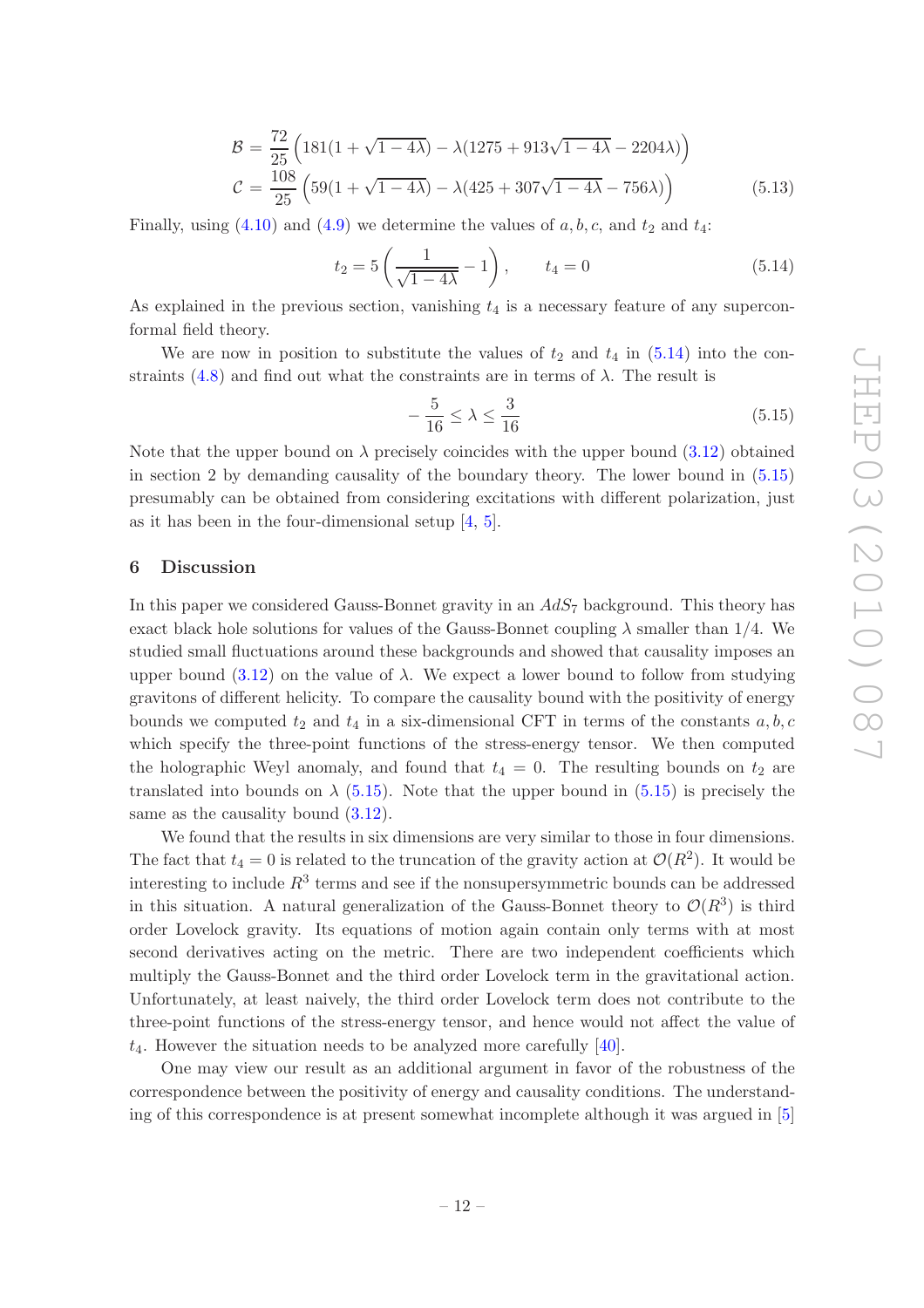that for Gauss-Bonnet gravity the equation for a graviton propagating in a shock wave background receives contributions only from the energy flux one-point function. In fact, the form of eq. [\(3.12\)](#page-6-1) suggests that the leading small temperature behaviour of the thermal two-point function might be determined by the three-point function at zero temperature alone; and it is this leading term that determines causality of the boundary theory.

Finally, let us consider the implications of our result on the viscosity to entropy ratio. For a CFT hypothetically dual to  $d+1$  dimensional Gauss-Bonnet gravity, this ratio has been computed in  $[2]$  with the result<sup>[4](#page-14-0)</sup>

$$
\frac{\eta}{s} = \frac{1}{4\pi} \left( 1 - 2\frac{d}{d-2} \lambda \right) \implies_{d=6} \frac{\eta}{s} = \frac{1}{4\pi} \left( 1 - 3\lambda \right) \tag{6.1}
$$

Combining this with the bound on  $\lambda$  leads to

$$
\frac{\eta}{s}\Big|_{d=6} \ge \frac{1}{4\pi} \frac{7}{16} \tag{6.2}
$$

Note that the viscosity to entropy ratio is bounded from below by a number smaller than that in four dimensions [\[3](#page-17-3)]. Hence, the lower bound on viscosity in Gauss-Bonnet gravity depends on the dimensionality of the corresponding field theory. More precisely, the bound decreases as one goes from  $d = 4$  to  $d = 6$ .

This curious fact lead us to examine the restriction causality imposes on  $\eta/s$  for all  $d+1$ -dimensional Gauss-Bonnet theories with  $d \leq 10$ . The analysis is similar to the one done in section 3. We find that the viscosity to entropy bound attains the smallest value when  $d = 8$ :

<span id="page-14-1"></span>
$$
\frac{\eta}{s}\Big|_{d=8} \ge \frac{1}{4\pi} \frac{219}{529} \tag{6.3}
$$

It is interesting to note that the correspondence between causality and positivity of energy also leads to an upper bound on viscosity in the Gaus-Bonnet theories. Perhaps further understanding of the bounds of the type [\(6.3\)](#page-14-1) in generalized theories of gravity may shed some light on the existence of a universal viscosity bound.

#### Acknowledgments

We thank F. Bastianelli, D. Kutasov, K. Papadodimas, L. Rastelli, K. Skenderis, M. Taylor, A. Tseytlin and E. Verlinde for useful discussions and correspondence. M.K. and A.P. thank the Aspen Center for Physics, the Centro de Ciencias de Benasque and the Simons Center for Geometry and Physics where part of this work has been completed. A.P. thanks the University of Amsterdam and the University of Chicago for hospitality. This work was partly supported by NWO Spinoza grant and the FOM program *String Theory and Quantum Gravity*.

<span id="page-14-0"></span><sup>&</sup>lt;sup>4</sup>Here  $d > 4$  otherwise the Gauss-Bonnet term identically vanishes.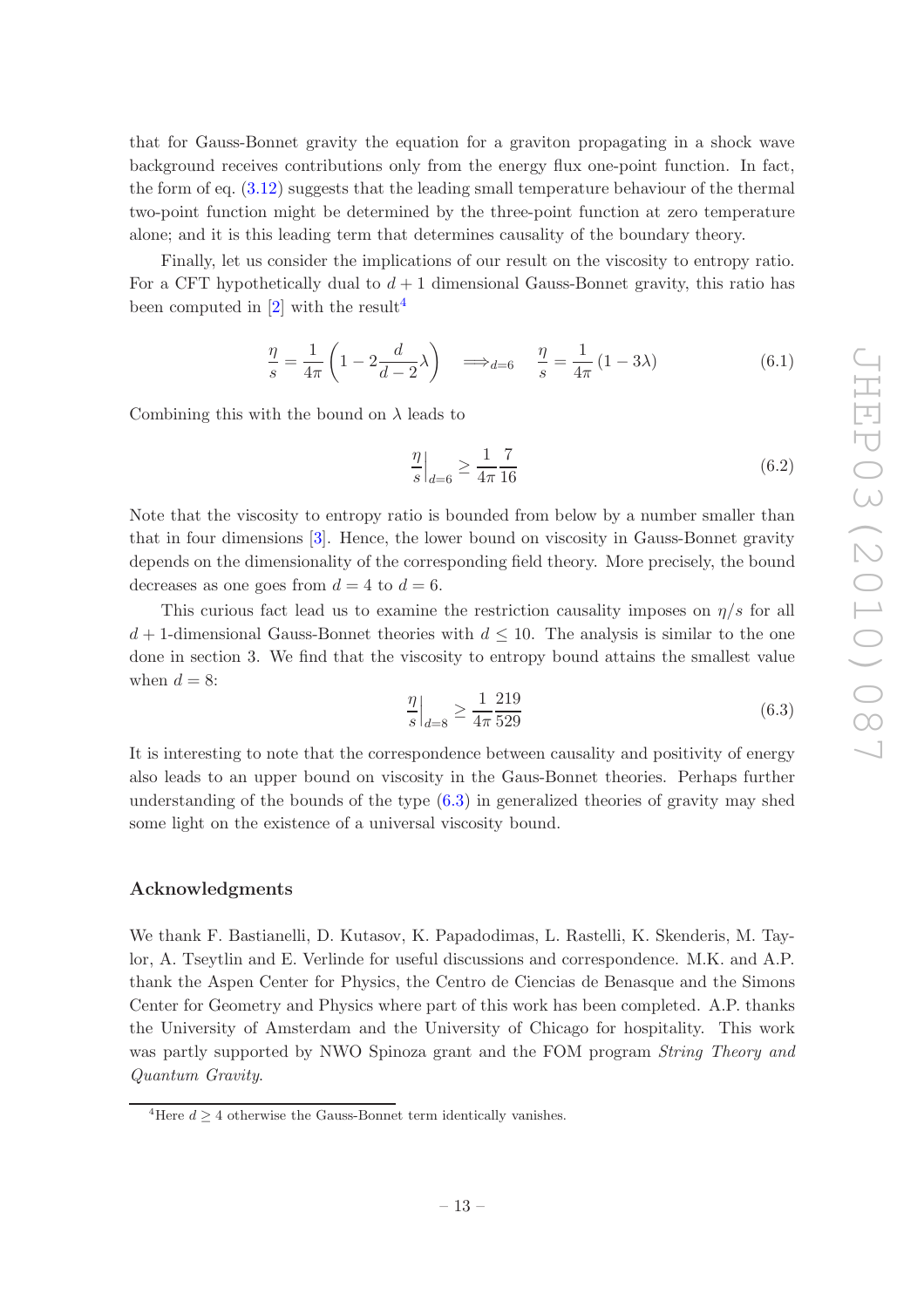#### <span id="page-15-0"></span>A Computation of  $t_2$  and  $t_4$

To determine  $t_2$  and  $t_4$  with respect to the coefficients which appear in the three- point function of the stress-energy tensor, an explicit computation of the energy flux is necessary.

Let us start with a careful consideration of eq.  $(4.5)$ . Without loss of generality we can use rotational symmetry to set the detector along the  $\hat{x}_5$  direction. It is then convenient to define new coordinates  $x^{\pm} = t \pm x_5$  and express the energy flux measured at large distances as

$$
\mathcal{E} = \lim_{x^+ \to \infty} \left( \frac{x^+ - x^-}{2} \right)^4 \int dx^- T_{--}(x^+, x^-) \tag{A.1}
$$

Since our main objective is to obtain  $t_2, t_4$  it is sufficient to extract the energy correlation function for two specific choices of the polarization tensor as long as they yield two independent linear combinations of  $t_2, t_4$ . The simplest cases to consider are  $\epsilon_{ij} = 0$  for all i, j except for  $\epsilon_{12} = \epsilon_{21}$  and  $\epsilon_{ij} = 0$  for all i, j except for  $\epsilon_{15} = \epsilon_{51}$ . With these two choices, the following linear combinations of  $t_2, t_4$  can be computed

<span id="page-15-5"></span>
$$
1 - \frac{1}{5}t_2 - \frac{2}{35}t_4, \qquad 1 + \frac{3}{10}t_2 - \frac{2}{35}t_4 \tag{A.2}
$$

In what follows we will analyze the former case in detail. The latter can be treated in an almost identical manner.

In practice, we need to separately consider the numerator and denominator of eq.  $(4.5)$ . That is, we should compute the Fourier transform of the two- point function

<span id="page-15-1"></span>
$$
f_2(q_0) \equiv \int d^6x e^{iq_0 t} \langle T_{12}(x) T_{12}(0) \rangle \tag{A.3}
$$

as well as the three- point function.

<span id="page-15-2"></span>
$$
f_3(q_0) \equiv \int d^6 x e^{iq_0 t} \lim_{x_1^+ \to \infty} \left(\frac{x_1^+ - x_1^-}{2}\right)^4 \int dx_1^- \langle T_{12}(x) T_{--}(x_1) T_{12}(0) \rangle \tag{A.4}
$$

As a warm up consider first the case of the two point function. Its form is fixed by conformal invariance and according to [\[32](#page-18-7)] can be expressed as

$$
\langle T_{12}(x)T_{12}(0)\rangle = \frac{C_T}{(x^2)^6} \left[1 - \frac{2}{x^2} \left(y_1^2 + y_2^2\right) + \frac{8}{(x^2)^2} y_1^2 y_2^2\right]
$$
(A.5)

Here x is a six vector parametrized as  $x = (x^+, x^-, y_1, y_2, y_3, y_4)$  and  $C_T$  satisfies eq. [\(4.6\)](#page-8-1) with  $d = 6$ . To Fourier transform the above expression recall that the operators  $T_{12}$ in [\(A.3\)](#page-15-1) are ordered as written. This implies the i $\epsilon$  prescription  $t \to t - i\epsilon$  which in light cone coordinates is replaced by  $x^{\pm} \to x^{\pm} - i\epsilon$ . Integrating over  $y_1, y_2$  using a spherical parametrization results in

<span id="page-15-3"></span>
$$
f_2(q_0) = \frac{\pi^5}{2 \cdot 12 \cdot 28} \left( 36a - 2b - 7c \right) I_2 \tag{A.6}
$$

where we substituted  $C_T$  in terms of the coefficients a, b, c which determine the three point function and denoted by  $I_2$  the integral

<span id="page-15-4"></span>
$$
I_2 = -\frac{1}{2} \int \frac{dx^+}{\left(x^+ - i\epsilon\right)^4} e^{\frac{i q_0 x^+}{2}} \int \frac{dx_2^-}{\left(x^- - i\epsilon\right)^4} e^{\frac{i q_0 x^-}{2}} = -\frac{1}{2} \left(\frac{1}{3!}\right)^2 (2i\pi)^2 \left(\frac{i q_0}{2}\right)^6 \tag{A.7}
$$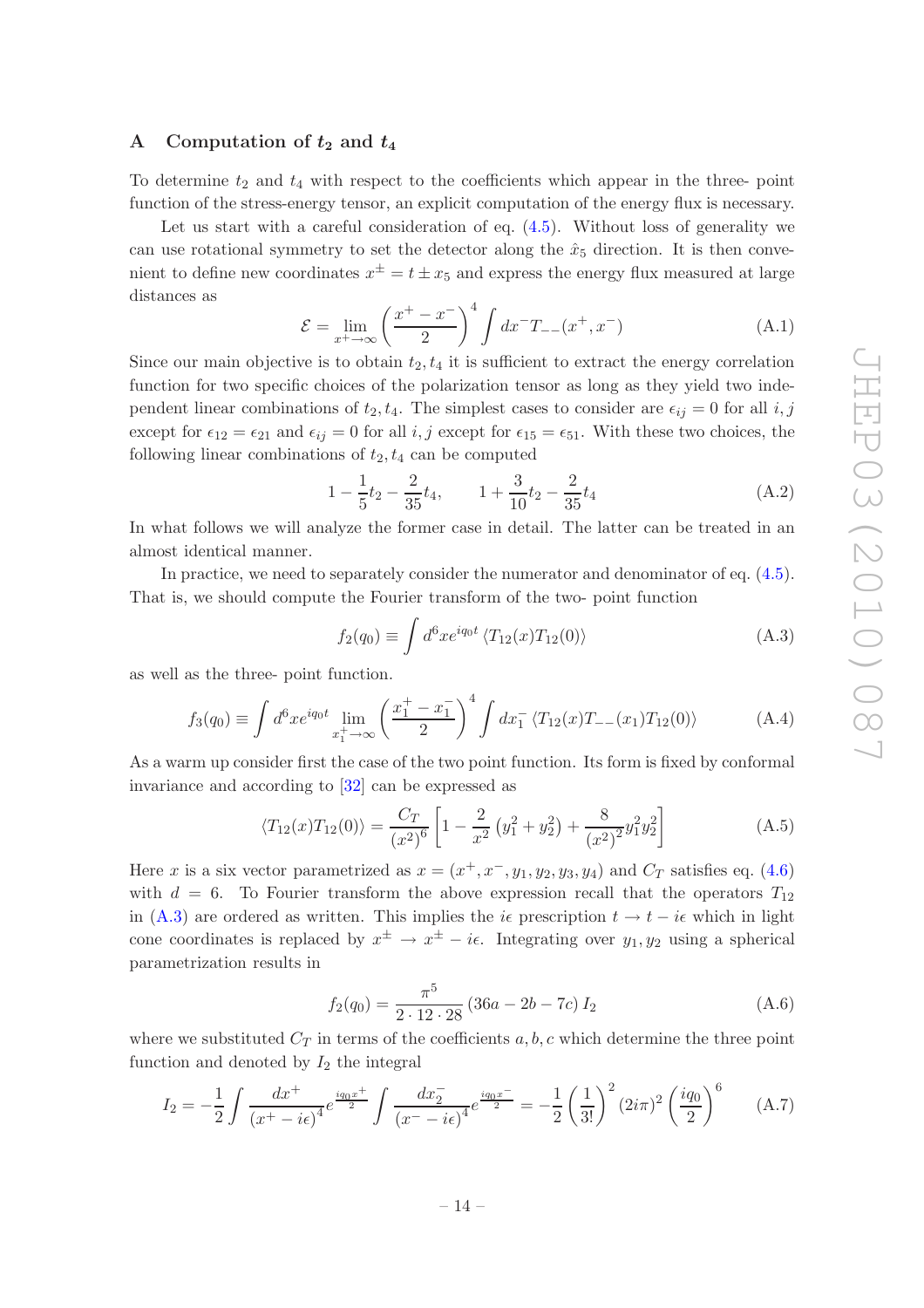We are now ready to move on to the calculation of  $(A.4)$ . The starting point is once more the result of [\[32](#page-18-7)] where the form of the three- point function of the stress-energy tensor is determined by conformal invariance up to three numbers  $a, b, c$ . Adapting eq. (3.15) of [\[32](#page-18-7)] to the case of interest and taking the limit  $\lim_{x_1^+ \to \infty}$  yields

<span id="page-16-0"></span>
$$
\lim_{x_1^+ \to \infty} \left(\frac{x_1^+ - x_1^-}{2}\right)^4 \langle T_{12}(x)T_{--}(x_1)T_{12}(0) \rangle = \frac{h(x)}{64\left(x_1^- - x^- + i\epsilon\right)^4 \left(x_1^- - i\epsilon\right)^4 \left(x^2\right)^6} \tag{A.8}
$$

with

$$
h = (x^{-})^2 \left\{ \left[ \left( 48a + 8b - 7c \right) \left( y_1^4 + y_2^4 \right) + c \left( y_3^2 + y_4^2 \right) + \left( 256a + 96b - 54c \right) y_1^2 y_2^2 + \right. \\ \left. + \left( 48a + 8b - 6c \right) \left( y_3^2 + y_4^2 \right) \left( y_1^2 + y_2^2 \right) + 2cy_3^2 y_4^2 \right] + \\ \left. + x^{-} x^{+} \left[ - \left( 48a + 8b - 6c \right) \left( y_1^2 + y_2^2 \right) - 2c \left( y_3^2 + y_4^2 \right) \right] + c \left( x^{+} \right)^2 \left( x^{-} \right)^2 \right\} \tag{A.9}
$$

Note that the  $i\epsilon$  prescription here is such that the operator to the left of another acquires a more negative imaginary part in the time direction. When integrating over  $x_1^-$  we have the option of a contour closing on either the upper or the lower  $x_1^-$  plane thus including only one of the two poles in  $(A.8)$ . This results in

$$
\int dx_1^- \lim_{x_1^+ \to \infty} \left(\frac{x_1^+ - x_1^-}{2}\right)^4 \langle T_{12}(x_2)T_{--}(x)T_{12}(0) \rangle = \frac{5i\pi}{8} \frac{h(x)}{(x^- - 2i\epsilon)^7 (x^2)^6} \tag{A.10}
$$

Integrating now over the transverse coordinates  $y_1, y_2$  yields

<span id="page-16-1"></span>
$$
f_3(q_0) = \frac{5i\pi^3}{8} \frac{1}{12} (28a + 6b - 3c) I_3
$$
 (A.11)

where

<span id="page-16-2"></span>
$$
I_3 = -\frac{1}{2} \int \frac{dx_2^+}{\left(x_2^+\right)^2} e^{\frac{i q_0 x^+}{2}} \int \frac{dx_2^-}{\left(x_2^-\right)^7} e^{\frac{i q_0 x^-}{2}} = -\frac{1}{2} \frac{1}{6!} (2i\pi)^2 \left(\frac{i q_0}{2}\right)^7 \tag{A.12}
$$

Let us gather the results from eq.  $(A.6)$ ,  $(A.7)$ ,  $(A.11)$  and  $(A.12)$  to form the following ratio

<span id="page-16-3"></span>
$$
\frac{\frac{8\pi^2}{3}}{q_0} \frac{f_3(q_0)}{f_2(q_0)} = -\frac{7}{3} \frac{28a + 6b - 3c}{36a - 2b - 7c}
$$
 (A.13)

As previously explained eq. [\(4.5\)](#page-7-3) combined with [\(A.13\)](#page-16-3) leads to

$$
1 - \frac{1}{5}t_2 - \frac{2}{35}t_4 = -\frac{7}{3}\frac{28a + 6b - 3c}{36a - 2b - 7c}
$$
 (A.14)

In a similar but slightly more complicated manner it is possible to compute the other linear combination of  $t_2, t_4$  in  $(A.2)$ 

$$
1 + \frac{3}{10}t_2 - \frac{2}{35}t_4 = 28\frac{16a + 4b - 3c}{36a - 2b - 7c}
$$
 (A.15)

Solving then for  $t_2, t_4$  reproduces eq.  $(4.9)$ .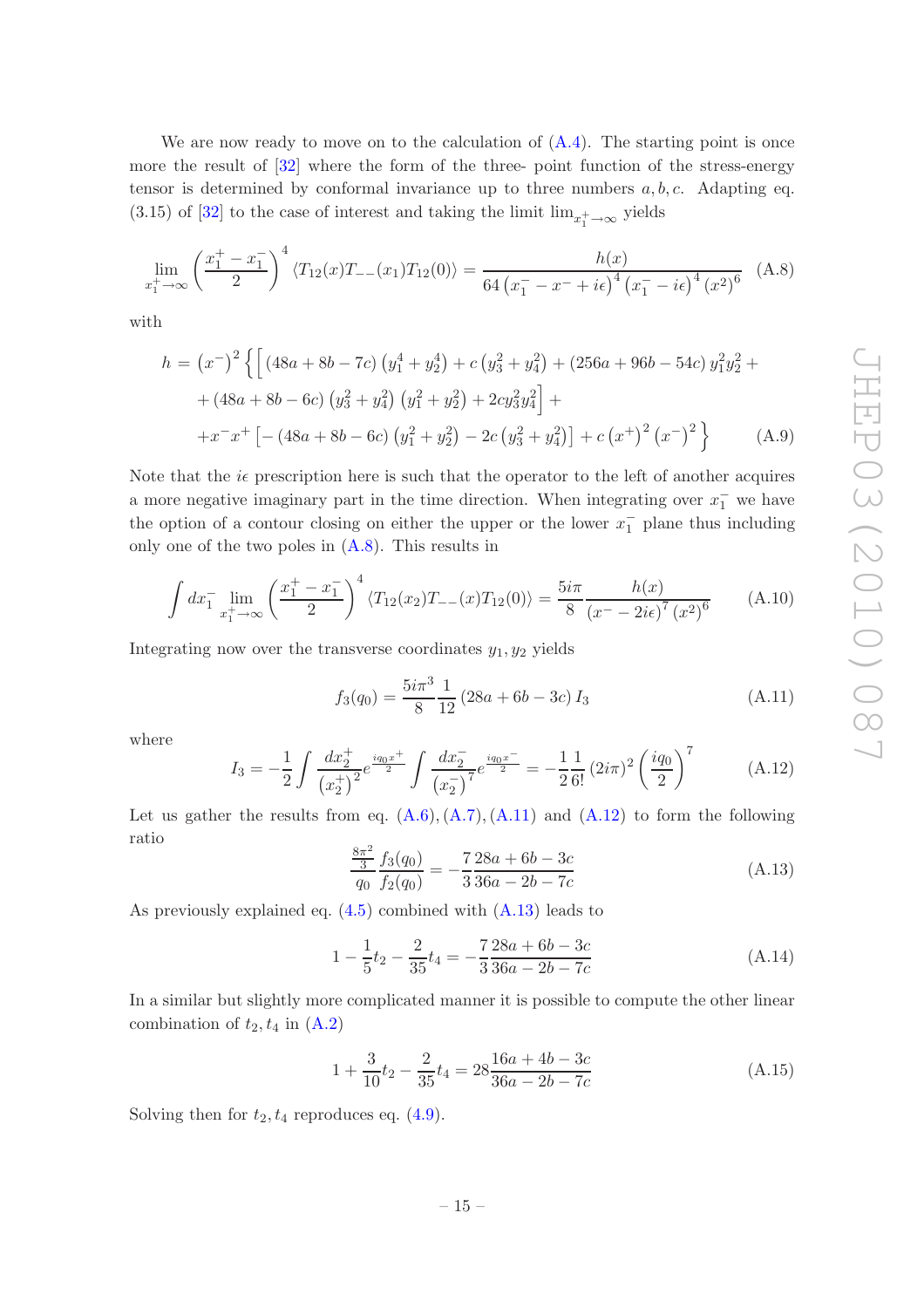Open Access. This article is distributed under the terms of the Creative Commons Attribution Noncommercial License which permits any noncommercial use, distribution, and reproduction in any medium, provided the original author(s) and source are credited.

#### References

- <span id="page-17-0"></span>[1] D.M. Hofman and J. Maldacena, *Conformal collider physics: energy and charge correlations*, *JHEP* 05 [\(2008\) 012](http://dx.doi.org/10.1088/1126-6708/2008/05/012) [[arXiv:0803.1467](http://arxiv.org/abs/0803.1467)] [\[SPIRES\]](http://www-spires.slac.stanford.edu/spires/find/hep/www?eprint=0803.1467).
- <span id="page-17-2"></span>[2] M. Brigante, H. Liu, R.C. Myers, S. Shenker and S. Yaida, *Viscosity bound violation in higher derivative gravity*, *Phys. Rev.* D 77 [\(2008\) 126006](http://dx.doi.org/10.1103/PhysRevD.77.126006) [[arXiv:0712.0805](http://arxiv.org/abs/0712.0805)] [\[SPIRES\]](http://www-spires.slac.stanford.edu/spires/find/hep/www?eprint=0712.0805).
- <span id="page-17-3"></span>[3] M. Brigante, H. Liu, R.C. Myers, S. Shenker and S. Yaida, *The viscosity bound and causality violation*, *[Phys. Rev. Lett.](http://dx.doi.org/10.1103/PhysRevLett.100.191601)* 100 (2008) 191601 [[arXiv:0802.3318](http://arxiv.org/abs/0802.3318)] [\[SPIRES\]](http://www-spires.slac.stanford.edu/spires/find/hep/www?eprint=0802.3318).
- <span id="page-17-6"></span>[4] A. Buchel and R.C. Myers, *Causality of holographic hydrodynamics*, *JHEP* 08 [\(2009\) 016](http://dx.doi.org/10.1088/1126-6708/2009/08/016) [[arXiv:0906.2922](http://arxiv.org/abs/0906.2922)] [\[SPIRES\]](http://www-spires.slac.stanford.edu/spires/find/hep/www?eprint=0906.2922).
- <span id="page-17-1"></span>[5] D.M. Hofman, *Higher derivative gravity, causality and positivity of energy in a UV complete QFT*, *[Nucl. Phys.](http://dx.doi.org/10.1016/j.nuclphysb.2009.08.001)* B 823 (2009) 174 [[arXiv:0907.1625](http://arxiv.org/abs/0907.1625)] [\[SPIRES\]](http://www-spires.slac.stanford.edu/spires/find/hep/www?eprint=0907.1625).
- <span id="page-17-4"></span>[6] A. Parnachev and S.S. Razamat, *Comments on bounds on central charges in*  $N = 1$ *superconformal theories*, *JHEP* 07 [\(2009\) 010](http://dx.doi.org/10.1088/1126-6708/2009/07/010) [[arXiv:0812.0781](http://arxiv.org/abs/0812.0781)] [\[SPIRES\]](http://www-spires.slac.stanford.edu/spires/find/hep/www?eprint=0812.0781).
- <span id="page-17-5"></span>[7] A.D. Shapere and Y. Tachikawa, *Central charges of* N = 2 *superconformal field theories in four dimensions*, *JHEP* 09 [\(2008\) 109](http://dx.doi.org/10.1088/1126-6708/2008/09/109) [[arXiv:0804.1957](http://arxiv.org/abs/0804.1957)] [\[SPIRES\]](http://www-spires.slac.stanford.edu/spires/find/hep/www?eprint=0804.1957).
- <span id="page-17-7"></span>[8] P. Kovtun, D.T. Son and A.O. Starinets, *Viscosity in strongly interacting quantum field theories from black hole physics*, *[Phys. Rev. Lett.](http://dx.doi.org/10.1103/PhysRevLett.94.111601)* 94 (2005) 111601 [[hep-th/0405231](http://arxiv.org/abs/hep-th/0405231)] [\[SPIRES\]](http://www-spires.slac.stanford.edu/spires/find/hep/www?eprint=HEP-TH/0405231).
- <span id="page-17-8"></span>[9] P. Kovtun, D.T. Son and A.O. Starinets, *Holography and hydrodynamics: diffusion on stretched horizons*, *JHEP* 10 [\(2003\) 064](http://dx.doi.org/10.1088/1126-6708/2003/10/064) [[hep-th/0309213](http://arxiv.org/abs/hep-th/0309213)] [\[SPIRES\]](http://www-spires.slac.stanford.edu/spires/find/hep/www?eprint=HEP-TH/0309213).
- <span id="page-17-9"></span>[10] Y. Kats and P. Petrov, *Effect of curvature squared corrections in AdS on the viscosity of the dual gauge theory*, *JHEP* 01 [\(2009\) 044](http://dx.doi.org/10.1088/1126-6708/2009/01/044) [[arXiv:0712.0743](http://arxiv.org/abs/0712.0743)] [\[SPIRES\]](http://www-spires.slac.stanford.edu/spires/find/hep/www?eprint=0712.0743).
- <span id="page-17-10"></span>[11] I.P. Neupane and N. Dadhich, *Higher curvature gravity: entropy bound and causality violation*, [arXiv:0808.1919](http://arxiv.org/abs/0808.1919) [\[SPIRES\]](http://www-spires.slac.stanford.edu/spires/find/hep/www?eprint=0808.1919).
- [12] R. Brustein and A.J.M. Medved, *The ratio of shear viscosity to entropy density in generalized theories of gravity*, *Phys. Rev.* D 79 [\(2009\) 021901](http://dx.doi.org/10.1103/PhysRevD.79.021901) [[arXiv:0808.3498](http://arxiv.org/abs/0808.3498)] [\[SPIRES\]](http://www-spires.slac.stanford.edu/spires/find/hep/www?eprint=0808.3498).
- [13] A. Adams, A. Maloney, A. Sinha and S.E. Vazquez, 1/N *effects in non-relativistic gauge-gravity duality*, *JHEP* 03 [\(2009\) 097](http://dx.doi.org/10.1088/1126-6708/2009/03/097) [[arXiv:0812.0166](http://arxiv.org/abs/0812.0166)] [\[SPIRES\]](http://www-spires.slac.stanford.edu/spires/find/hep/www?eprint=0812.0166).
- [14] A. Buchel, R.C. Myers and A. Sinha, *Beyond*  $\eta/s = 1/4\pi$ , *JHEP* **03** [\(2009\) 084](http://dx.doi.org/10.1088/1126-6708/2009/03/084) [[arXiv:0812.2521](http://arxiv.org/abs/0812.2521)] [\[SPIRES\]](http://www-spires.slac.stanford.edu/spires/find/hep/www?eprint=0812.2521).
- [15] X.-H. Ge and S.-J. Sin, *Shear viscosity, instability and the upper bound of the Gauss-Bonnet coupling constant*, *JHEP* 05 [\(2009\) 051](http://dx.doi.org/10.1088/1126-6708/2009/05/051) [[arXiv:0903.2527](http://arxiv.org/abs/0903.2527)] [\[SPIRES\]](http://www-spires.slac.stanford.edu/spires/find/hep/www?eprint=0903.2527).
- [16] S. Cremonini, K. Hanaki, J.T. Liu and P. Szepietowski, *Higher derivative effects on* η/s *at finite chemical potential*, *Phys. Rev.* D 80 [\(2009\) 025002](http://dx.doi.org/10.1103/PhysRevD.80.025002) [[arXiv:0903.3244](http://arxiv.org/abs/0903.3244)] [\[SPIRES\]](http://www-spires.slac.stanford.edu/spires/find/hep/www?eprint=0903.3244).
- [17] N. Banerjee and S. Dutta, *Shear viscosity to entropy density ratio in six derivative gravity*, *JHEP* 07 [\(2009\) 024](http://dx.doi.org/10.1088/1126-6708/2009/07/024) [[arXiv:0903.3925](http://arxiv.org/abs/0903.3925)] [\[SPIRES\]](http://www-spires.slac.stanford.edu/spires/find/hep/www?eprint=0903.3925).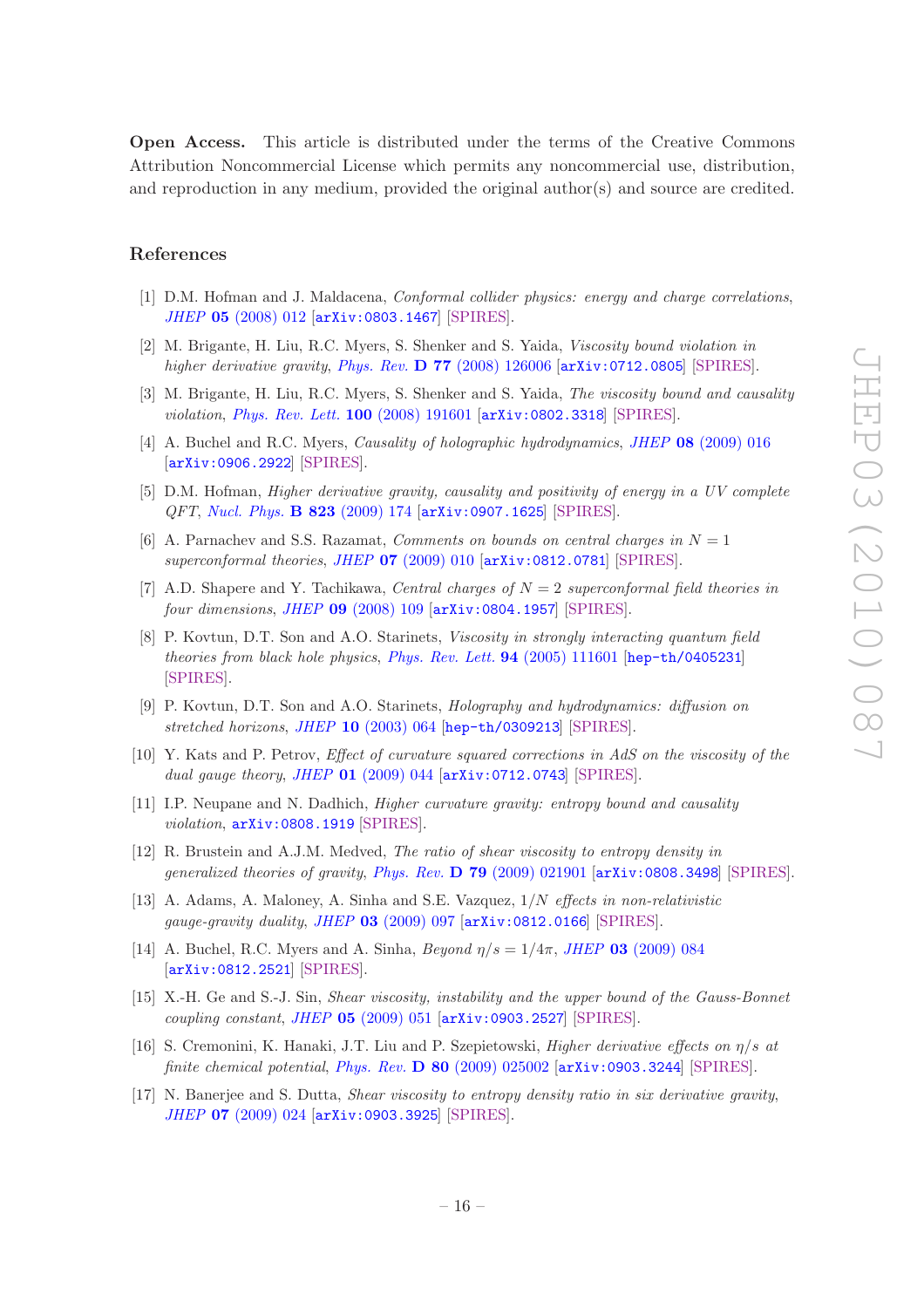- [18] X.-H. Ge, S.-J. Sin, S.-F. Wu and G.-H. Yang, *Shear viscosity and instability from third order Lovelock gravity*, *Phys. Rev.* D 80 [\(2009\) 104019](http://dx.doi.org/10.1103/PhysRevD.80.104019) [[arXiv:0905.2675](http://arxiv.org/abs/0905.2675)] [\[SPIRES\]](http://www-spires.slac.stanford.edu/spires/find/hep/www?eprint=0905.2675).
- [19] S.S. Pal, η/s *at finite coupling*, *Phys. Rev.* D 81 [\(2010\) 045005](http://dx.doi.org/10.1103/PhysRevD.81.045005) [[arXiv:0910.0101](http://arxiv.org/abs/0910.0101)] [\[SPIRES\]](http://www-spires.slac.stanford.edu/spires/find/hep/www?eprint=0910.0101).
- [20] F.-W. Shu, *The quantum viscosity bound in Lovelock gravity*, *[Phys. Lett.](http://dx.doi.org/10.1016/j.physletb.2010.02.006)* B 685 (2010) 325 [[arXiv:0910.0607](http://arxiv.org/abs/0910.0607)] [\[SPIRES\]](http://www-spires.slac.stanford.edu/spires/find/hep/www?eprint=0910.0607).
- [21] M.F. Paulos, *Transport coefficients, membrane couplings and universality at extremality*, *JHEP* 02 [\(2010\) 067](http://dx.doi.org/10.1007/JHEP02(2010)067) [[arXiv:0910.4602](http://arxiv.org/abs/0910.4602)] [\[SPIRES\]](http://www-spires.slac.stanford.edu/spires/find/hep/www?eprint=0910.4602).
- [22] R.-G. Cai, Y. Liu and Y.-W. Sun, *Transport coefficients from extremal Gauss-Bonnet black holes*, [arXiv:0910.4705](http://arxiv.org/abs/0910.4705) [\[SPIRES\]](http://www-spires.slac.stanford.edu/spires/find/hep/www?eprint=0910.4705).
- [23] R.-G. Cai, Z.-Y. Nie, N. Ohta and Y.-W. Sun, *Shear viscosity from Gauss-Bonnet gravity with a dilaton coupling*, *Phys. Rev.* D 79 [\(2009\) 066004](http://dx.doi.org/10.1103/PhysRevD.79.066004) [[arXiv:0901.1421](http://arxiv.org/abs/0901.1421)] [\[SPIRES\]](http://www-spires.slac.stanford.edu/spires/find/hep/www?eprint=0901.1421).
- <span id="page-18-3"></span>[24] S. Cremonini, J.T. Liu and P. Szepietowski, *Higher derivative corrections to R-charged black holes: boundary counterterms and the mass-charge relation*, [arXiv:0910.5159](http://arxiv.org/abs/0910.5159) [\[SPIRES\]](http://www-spires.slac.stanford.edu/spires/find/hep/www?eprint=0910.5159).
- <span id="page-18-0"></span>[25] D. Lovelock, *The Einstein tensor and its generalizations*, *[J. Math. Phys.](http://dx.doi.org/10.1063/1.1665613)* 12 (1971) 498 [\[SPIRES\]](http://www-spires.slac.stanford.edu/spires/find/hep/www?j=JMAPA,12,498).
- [26] B. Zumino, *Gravity theories in more than four-dimensions*, *[Phys. Rept.](http://dx.doi.org/10.1016/0370-1573(86)90076-1)* 137 (1986) 109 [\[SPIRES\]](http://www-spires.slac.stanford.edu/spires/find/hep/www?j=PRPLC,137,109).
- <span id="page-18-1"></span>[27] R.C. Myers, *Higher derivative gravity, surface terms and string theory*, *[Phys. Rev.](http://dx.doi.org/10.1103/PhysRevD.36.392)* **D 36** (1987) 392 [\[SPIRES\]](http://www-spires.slac.stanford.edu/spires/find/hep/www?j=PHRVA,D36,392).
- <span id="page-18-2"></span>[28] Q. Exirifard and M.M. Sheikh-Jabbari, *Lovelock gravity at the crossroads of Palatini and metric formulations*, *[Phys. Lett.](http://dx.doi.org/10.1016/j.physletb.2008.02.012)* B 661 (2008) 158 [[arXiv:0705.1879](http://arxiv.org/abs/0705.1879)] [\[SPIRES\]](http://www-spires.slac.stanford.edu/spires/find/hep/www?eprint=0705.1879).
- <span id="page-18-4"></span>[29] D.G. Boulware and S. Deser, *String generated gravity models*, *[Phys. Rev. Lett.](http://dx.doi.org/10.1103/PhysRevLett.55.2656)* 55 (1985) 2656 [\[SPIRES\]](http://www-spires.slac.stanford.edu/spires/find/hep/www?j=PRLTA,55,2656).
- <span id="page-18-5"></span>[30] R.-G. Cai, *Gauss-Bonnet black holes in AdS spaces*, *Phys. Rev.* D 65 [\(2002\) 084014](http://dx.doi.org/10.1103/PhysRevD.65.084014) [[hep-th/0109133](http://arxiv.org/abs/hep-th/0109133)] [\[SPIRES\]](http://www-spires.slac.stanford.edu/spires/find/hep/www?eprint=HEP-TH/0109133).
- <span id="page-18-6"></span>[31] N.A. Sveshnikov and F.V. Tkachov, *Jets and quantum field theory*, *[Phys. Lett.](http://dx.doi.org/10.1016/0370-2693(96)00558-8)* B 382 (1996) 403 [[hep-ph/9512370](http://arxiv.org/abs/hep-ph/9512370)] [\[SPIRES\]](http://www-spires.slac.stanford.edu/spires/find/hep/www?eprint=HEP-PH/9512370).
- <span id="page-18-7"></span>[32] H. Osborn and A.C. Petkou, *Implications of conformal invariance in field theories for general dimensions*, *[Ann. Phys.](http://dx.doi.org/10.1006/aphy.1994.1045)* 231 (1994) 311 [[hep-th/9307010](http://arxiv.org/abs/hep-th/9307010)] [\[SPIRES\]](http://www-spires.slac.stanford.edu/spires/find/hep/www?eprint=HEP-TH/9307010).
- <span id="page-18-8"></span>[33] F. Bastianelli, S. Frolov and A.A. Tseytlin, *Three-point correlators of stress tensors in maximally-supersymmetric conformal theories in*  $D = 3$  *and*  $D = 6$ , *[Nucl. Phys.](http://dx.doi.org/10.1016/S0550-3213(99)00822-6)* B 578 (2000) 139 [[hep-th/9911135](http://arxiv.org/abs/hep-th/9911135)] [\[SPIRES\]](http://www-spires.slac.stanford.edu/spires/find/hep/www?eprint=HEP-TH/9911135).
- <span id="page-18-9"></span>[34] J. Erdmenger and H. Osborn, *Conserved currents and the energy-momentum tensor in conformally invariant theories for general dimensions*, *[Nucl. Phys.](http://dx.doi.org/10.1016/S0550-3213(96)00545-7)* B 483 (1997) 431 [[hep-th/9605009](http://arxiv.org/abs/hep-th/9605009)] [\[SPIRES\]](http://www-spires.slac.stanford.edu/spires/find/hep/www?eprint=HEP-TH/9605009).
- <span id="page-18-10"></span>[35] H. Osborn,  $N = 1$  *superconformal symmetry in four-dimensional quantum field theory, [Ann. Phys.](http://dx.doi.org/10.1006/aphy.1998.5893)* 272 (1999) 243 [[hep-th/9808041](http://arxiv.org/abs/hep-th/9808041)] [\[SPIRES\]](http://www-spires.slac.stanford.edu/spires/find/hep/www?eprint=HEP-TH/9808041).
- <span id="page-18-11"></span>[36] F. Bastianelli, S. Frolov and A.A. Tseytlin, *Conformal anomaly of* (2, 0) *tensor multiplet in six dimensions and AdS/CFT correspondence*, *JHEP* 02 [\(2000\) 013](http://dx.doi.org/10.1088/1126-6708/2000/02/013) [[hep-th/0001041](http://arxiv.org/abs/hep-th/0001041)] [\[SPIRES\]](http://www-spires.slac.stanford.edu/spires/find/hep/www?eprint=HEP-TH/0001041).